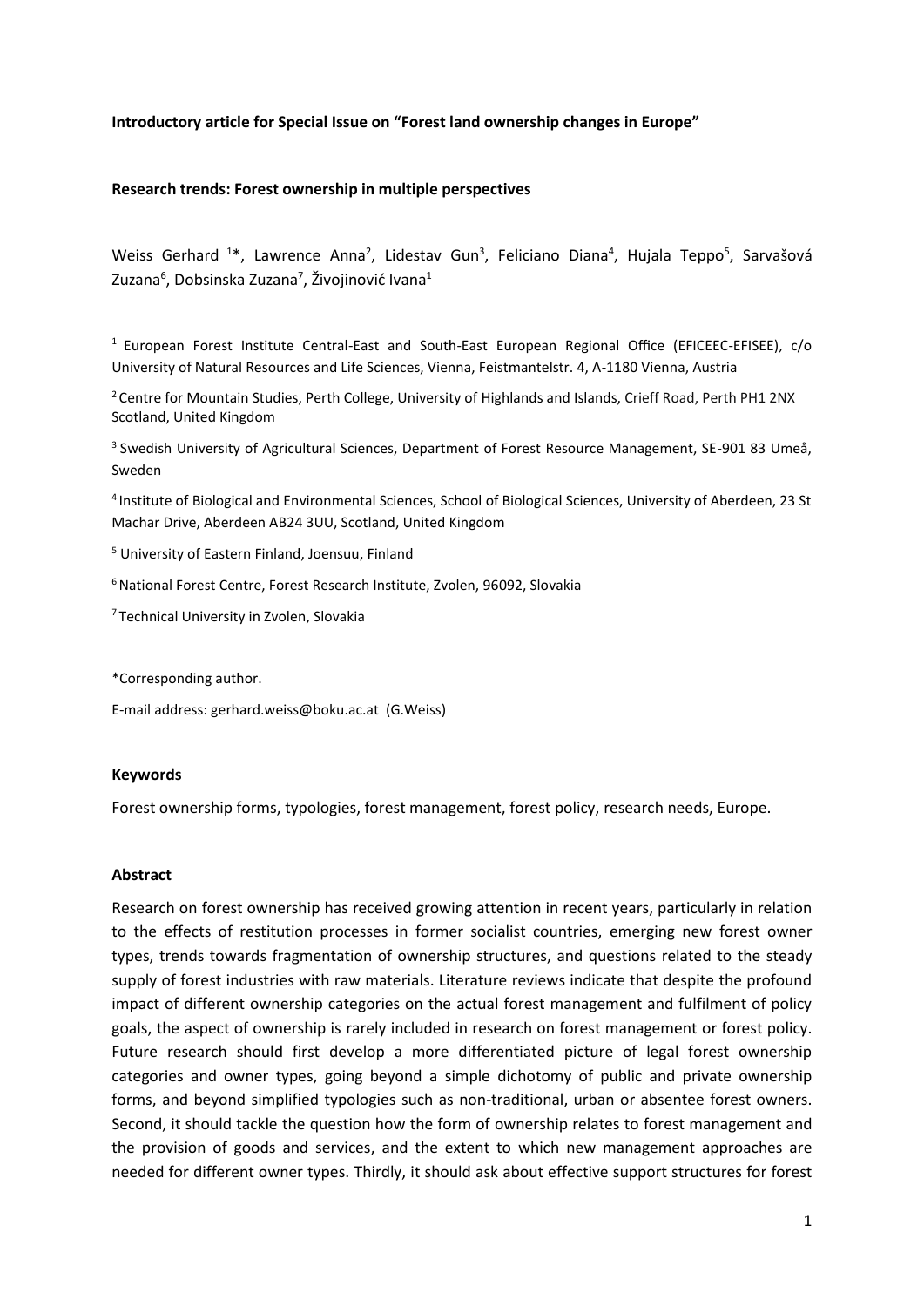owners such as advisory services and other policy instruments, including how policy goals could be best achieved in consideration of different ownership forms and how different owner types could be best supported in their needs. In addition to broaden the empirical knowledge base across countries and development trends over time, we state a need for stronger theoretical foundations of and innovative conceptual approaches for forest ownership research that proactively grasp future anticipations.

## *Why is forest ownership an issue?*

At the centre of applied forestry research are two main fields, first, the natural science based forest ecological and silvicultural research, and second, the social science and economics based business administration and forest policy research. Both fields basically assume profit-oriented and timber producing forest holdings – with some variations in how strongly this orientation is followed and how important other forest ecosystem services are among the management goals. Although postindustrial concepts or paradigms such as multi-functional, multipurpose or multiple-use, sustainable or ecosystem-based forest management include multiple values of forests (Buttoud, 2000, Kennedy et al., 2001, Schlaepfer et al., 2002), the legacy of the classical forest management models with the primary goal of a steady supply of forest-based industries with quality timber still underlies the major forest management concepts (Lawrence et al., 2003).

Management approaches are usually studied and discussed without specific reference to different ownership categories of the forest land and forest holdings. We do not hear much about ownerdependent management models – with a few exceptions such as small-scale, community or participatory forestry. Critical assessments of these concepts, however, demonstrate that classical timber-oriented and industry-oriented forestry are dominant frames even in those specific fields (Dressler et al., 2015, Lund, 2015). Alternative forest management approaches experience barriers both in research and in practice (Buttoud et al., 2011; Nybakk et al., 2015; Weiss et al., 2011).

Wouldn't we assume that the goals and preferences of forest owners, as well as the psychological dimensions of ownership (Matilainen et al., this issue) must have a direct influence on the application of forest management approaches? That is a question which could be explored by applying classical ownership categories, including public vs private, large vs small, or the specific forms of participatory or community forestry mentioned above (Weiss et al., this issue). The question, however, goes far beyond formal types of ownership since both public and private owners may decide to manage for profit or for other or multiple goals. We also need to think about how owners in different ownership types manage their forests and thus contribute to policy goals such as timber and biomass production, climate change mitigation and adaptation, biodiversity conservation, recreation, water protection and other ecosystem services (Lawrence, 2018). Simultaneously, we must realize the impact of forest professionals as service providers on the decisions that forest owners make and actions that they take. The interactions between ownership type, actual or appropriate forest management approaches, and policies, are of fundamental importance in understanding and shaping forestry, but represent an often neglected research area. Connections between forest ownership, management, and policy are in fact of growing relevance in the current era of emerging circular bioeconomy shaped by climate action, urbanization, and other societal drivers. Societal changes impact not only on political or market demands on forestry, but also on forest owner goals, their capacities and motivations. Forest owners appear to be much more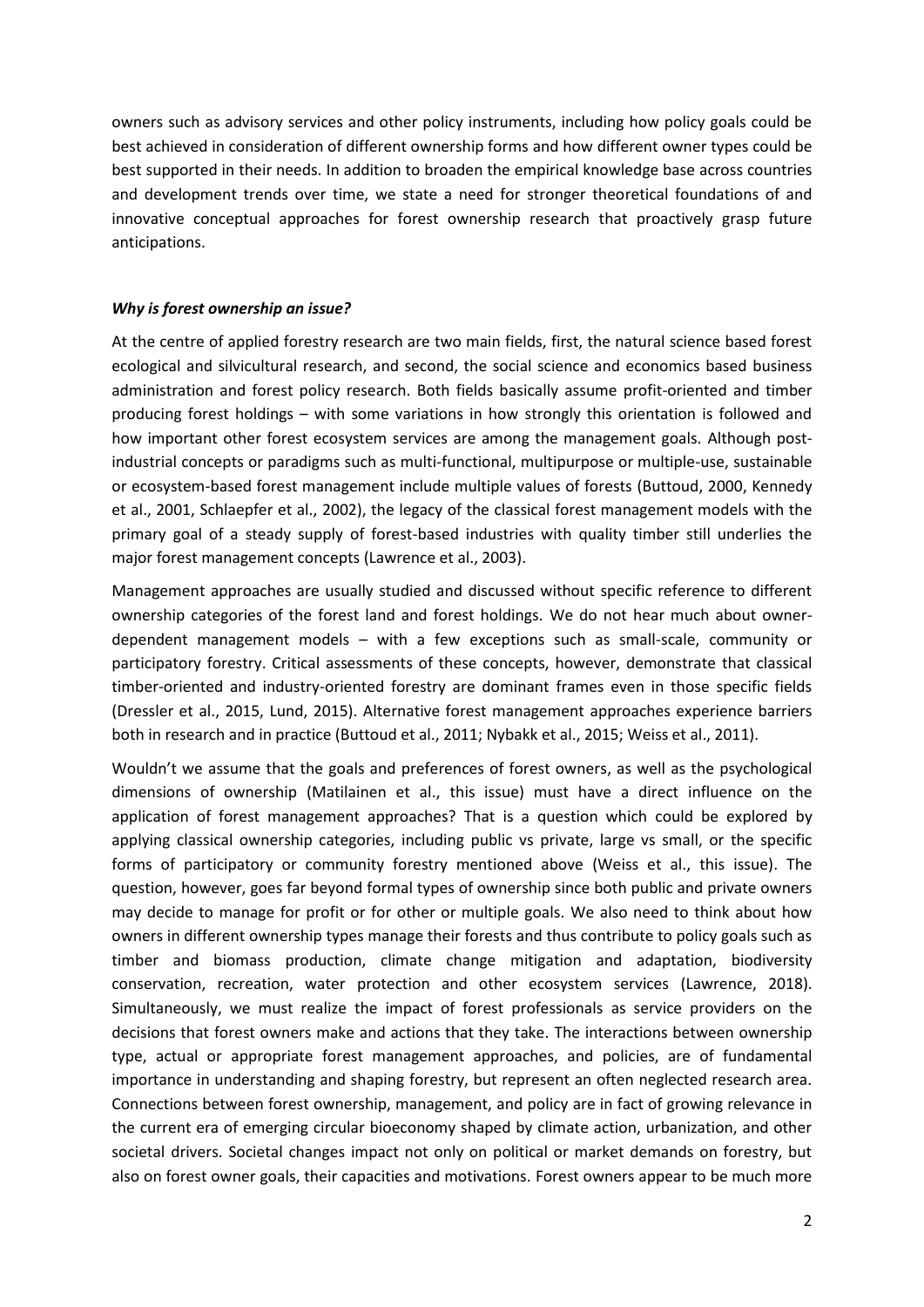part of society than conventionally assumed in policy and research (Huff et al., 2017; Lorenz and Elsasser, 2018).

This special issue aims to contribute to a better understanding of the role of forest owners in forest management, not only through forest owner typology studies. It builds on work from 30 European countries, coordinated through the European COST Action FP1201 FOREST LAND OWNERSHIP CHANGES IN EUROPE: SIGNIFICANCE FOR MANAGEMENT AND POLICY (FACESMAP), 2012-2016, as well as the scientific conference on "Forest ownership changes in Europe: trends, issues and needs for action", 7-8 September, 2016, in Vienna, the final conference of the Action. Drawing on literature analyses, an evidence review across the 30 participating countries, a survey in the whole ECE region, and a series of stakeholder workshops, the COST Action described the manifold dimensions of changing ownership, both in their local contexts and spatially across Europe, and provides an analysis of the relationships between such ownership changes, forest management approaches, and effectiveness of policy support<sup>1</sup>. The papers in this Special Issue are a selection from the outputs of the COST Action and the final conference. They take a multidisciplinary approach, including sociological, economics and political science perspectives. The articles are based on both data jointly collected in the frame of the COST Action and on additional data collected by the authors of the articles. Some of the articles give broad and comprehensive overviews of status and developments across Europe, others take a comparative view of cases from selected countries, and some present a single case study with broader conceptual or practical implications. A special focus lies on literature reviews of forest ownership studies and conceptual work for the analysis of forest ownership change and specific ownership forms (Ficko et al. this issue; Weiss et al. this issue). The common work in the COST Action was supported by a series of stakeholder workshops on European and local levels (socalled Travellab, Feliciano et al., this issue), with the aim to understand European level stakeholder perspectives as well as local contexts across Europe. In this way, the Action aimed to connect to forest management on the ground as well as to relevant policy processes and stakeholders. The Action results and this Special Issue come timely since ownership issues are crucial for the sustainable use and management of forests as aimed for, among others, in the Sustainable Development Goals of the United Nations (SDG 15, see United Nations, 2016) and in relation to the contribution of forests to mitigate climate change via an optimized utilization of renewable materials in a bio-economy (Winkel, 2017; Martinez de Arano et al., 2018).

Our ambition in this Special Issue was to give an update on forest ownership studies, and also to assess the significance that forest ownership has in all aspects of forest management and policy. Interestingly, while literature reviews reveal that forest ownership studies do often think about forest management implications (e.g., Ficko et al, this issue), conversely the literature on forest management approaches lacks a focus on ownership (Nybakk et al., 2015; Weiss et al., this issue). It thus seems the knowledge on forest ownership has not yet reached forest management in the form of distinct management models for different owner categories. Forest ownership studies and typologies prominently speak about different forest owner goals and motivations – for instance, economic and environmental goals – and their behaviour – such as their wood harvests, openness

**.** 

 $1$  The work of the COST Action is documented on the websit[e www.facesmap.boku.ac.at](http://www.facesmap.boku.ac.at/) and in the Country Reports (Zivojinovic et al., 2015) and a Policy Paper (Weiss et al., 2017). The upcoming forest ownership study which was conducted jointly with UNECE/FAO will present a comprehensive overview of the state and developments of forest ownership in the ECE region (website[: http://www.unece.org/forests/areas-of](http://www.unece.org/forests/areas-of-work/forest-resources/methods-and-processes/forest-ownership.html)[work/forest-resources/methods-and-processes/forest-ownership.html](http://www.unece.org/forests/areas-of-work/forest-resources/methods-and-processes/forest-ownership.html) ).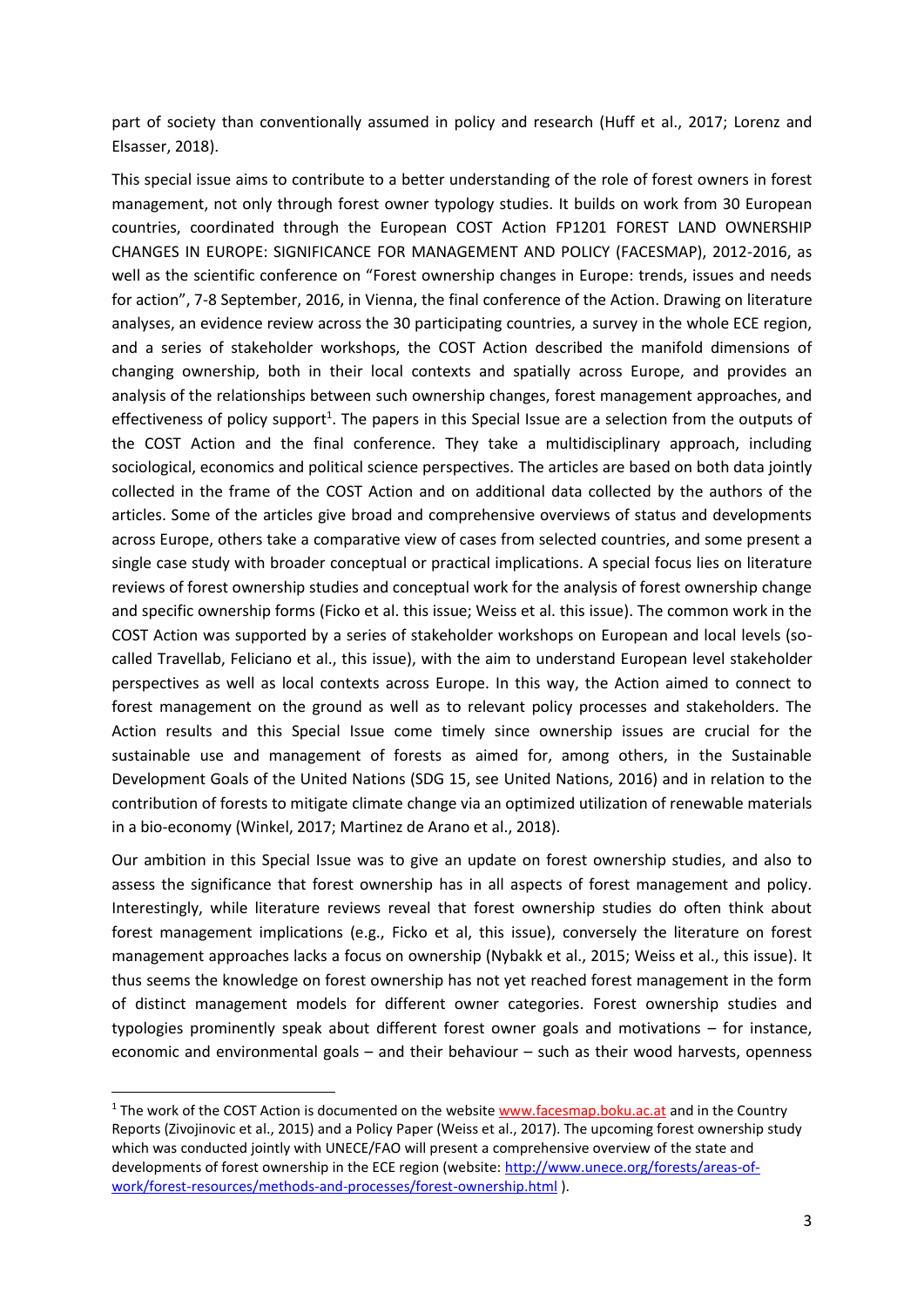towards wood mobilisation or their organisation in forest owners' associations. Even when looking at forest policy studies, the role of ownership is often recognized as one crucial factor in policy processes, but its specific role is rarely scrutinized in detail. This is confirmed by recent review studies on the EU nature conservation policy Natura 2000 (Sotirov, 2017) as well as on bio-economy (Winkel, 2017), which point to the central significance of forest ownership for any forestry and forest management issue, whether related to the fulfilment of owner goals or of public policy goals. But this knowledge has rarely been translated into policies for the full range of forest owner categories.

In the following, we give a short overview of theoretical and methodological approaches, discussthe question of ownership, including: forest owner typologies, gender aspects, structural changes of ownership in Europe, restitution and privatization, increasing fragmentation of forest ownership, community forestry, forest owner organisations, advisory services and policy implications.

## *Issues in forest ownership research*

As awareness grows that European forest ownership is changing, in particular the growing number of private forest owners (PFO) with different socio-economic status, the quest for finding common attributes for categorization has arisen. To this end, different methods for typology making have been developed and applied (for earlier overview studies see Dayer et al., 2014; Emtage et al., 2007; Ní Dhubháin et al., 2007; Selter et al 2009). Typically, a positivistic quantitative market segmentation approach has been applied, based on structured questionnaire data. Different aspects of farming (system, style, occupation), livelihood strategies, wealth ranking, anthropological/demographical and attitudinal aspects have, for varying degrees, been considered in creating the typologies. A review of PFO typologies published from 1985 to 2015 shows that the general objective was to provide a better understanding of forest ownership (Ficko et al, this issue). Other more specific objectives were related to roundwood mobilization, delivery of public goods, and forest management approaches, and were able to provide explanations based on dissimilar types of owners. However, the possibilities for wider generalizations are limited. One reason is that, apart from a monitoring example from Finland (Karppinen and Hänninen 2006), they have so far been snapshots, usually based on ad hoc survey data, with little potential to assess trends in management behavior of different owner types. Another reason is poor access to data that allows confirmatory approaches, e.g. to establish the relationship between expressed attitudes and management behaviour. Last but not least, generalization is also limited because of the frequent use of atheoretical or heuristic approaches. New frameworks and alternative theories are needed for better understanding the linkages between values, attitudes, and behavior, for instance, the behavioral factors affecting discrepancies.

More broadly, forest ownership types may be conceptualized in quite different perspectives, including the legal or customary form of forest ownership, the institutional or social characteristics of the owners, socio-economic characteristics of the forest holdings, or the owners' goals, attitudes and behaviour in forest management (Weiss et al., this issue). The legal forms of ownership are much more complex than the common division of public and private, with various intermediary forms such as common or community forest ownership (see below).

Another observation is that gender aspects have been much ignored in previous research. Gender research provides multiple ways (theories and methods) to consider the basic fact that forest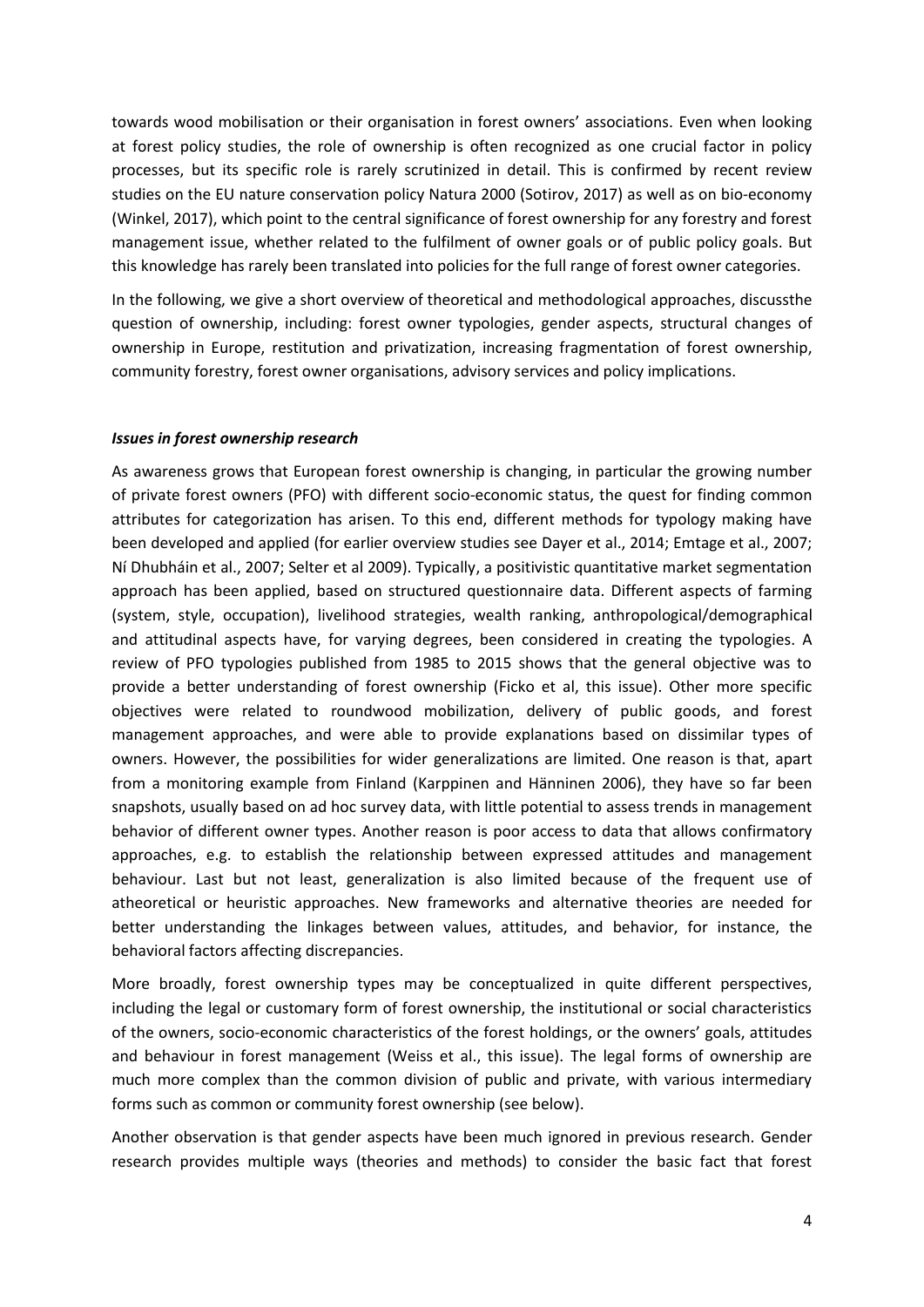owners are men and women. Until recently this has, with few exceptions, been overlooked in the context of family forestry (FAO, 2006). Studies reporting on the gender balance has been carried out in Norway, Sweden, Finland, Latvia and Lithuania. For Norway and Sweden, gender theories have been used to increase understanding of the meaning of forest ownership (Follo, 2008; Lidestav, 2010), and in Finland gender order has been studied in forest owners' voluntary conservation activity (Vainio and Paloniemi, 2013). On the basis of this previous work, FACESMAP participants introduced the gender perspective across three different research frameworks: gender as an empirical variable, as a structuralizing category, and as meaning category. By compiling current data and publications on European forest ownership, and the collective meta-analysis of those by a team of researchers, a deeper and more nuanced understanding of both "new" and "traditional" forest owners is presented (Follo, et al 2017). In this issue, Umaerus et al. add to the – still modest – pile of gender-oriented forest owner studies by investigating whether female forest owners act "greener" than male forest owners, concluding for their Swedish case study that female owners, while having the same interest in timber production, are more open towards non-traditional business opportunities connected with their forests such as tourism or health-oriented activities.

#### *Increasing private ownership – and increasing diversity of owners and forest management*

The share of private forests has been growing in the last decades in Europe. Overall, private forest area increased by 18% in Europe since 1990 (Forest Europe, 2015), partly due to an increase in forest land through afforestation (more pronouncedly in Ireland, Iceland or Poland), partly due a shift from public to private ownership (Zivojinovic et al., 2015; Weiss et al., 2017). In some Western European countries, forests have been transferred from public to private ownership in the course of more neoliberal policies (Hodge and Adams, 2013; 2014) and land grabbing has become a European concern (van der Ploeg et al., 2015). The majority of this shift, however, has taken place through the political changes in Eastern Europe during the 1990s which increased private ownership through restitution and sometimes additional privatisation (e.g., in the Baltics). The legacy of socialist regimes is still visible in weakly developed institutional frameworks such as immature forest owner associations (Glück et al., 2010; Sarvasova et al., 2015) and a low level of property rights (Nichiforel et al., 2018).

The restitution of formerly nationalized forest land took place in most former socialist countries (except Poland), but to different extents and in different ways in each country. It was often a slow and difficult process and is still not finished in many countries (Zivojinovic et al., 2015). These processes led to the (re-) establishment of small scale forest ownership, and emergence of new ownership categories including environmental associations and foundations (Schmithüsen and Hirsch, 2010). These "new" private forest owners often lack the knowledge, skills and capacity for efficient and sustainable forest management, and forest policy lacks the strength to provide them with sufficient extension services and financial incentives which could help and incentivize them (Krott, 2008). In order to span this policy gap, forest owners' associations and co-operations have been created to address the specific problems related to the restitution processes (Sarvasova et al., 2015). Scriban et al. (this issue) give detailed insights into restitution processes, the challenges connected with the resulting change of the ownership structure and political responses, using the example of Romania.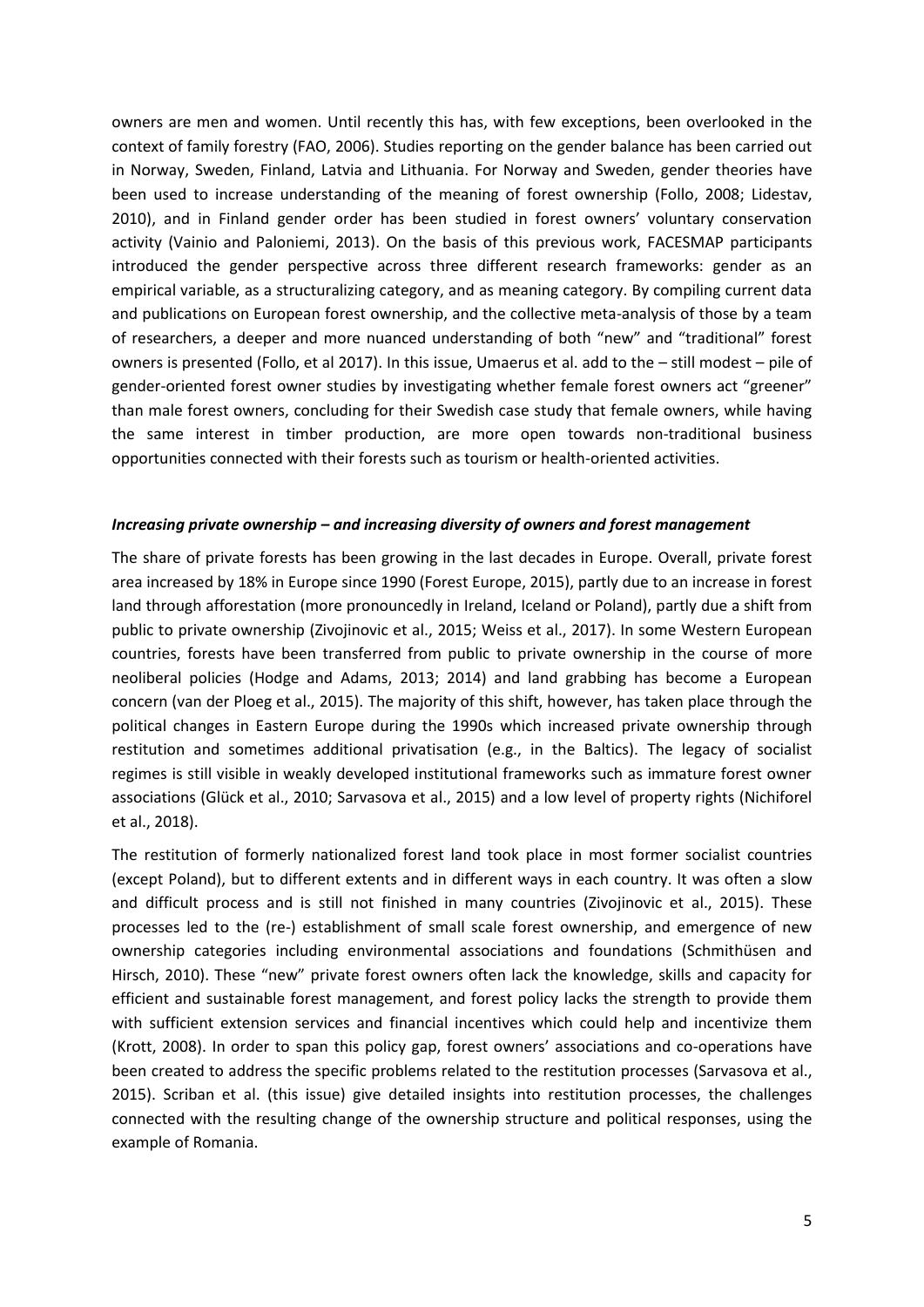The increased fragmentation of private ownership and increased share of non-traditional or urban forest owners is concern for many European policy makers who see the active management of private forests as important for achieving their development agenda (Stern et al., 2010). But while policy-makers often believe many forest owners to have a low level of interest and management activity, forest owners themselves mostly claim to actively manage their woodlands, on their own terms (e.g., Feliciano et al., 2017; Ficko and Boncina, 2015; Lawrence and Dandy, 2014; Matilainen et al., this issue). With the growing share of non-traditional owners, the goals behind forest ownership become more diversified: urban owners are more open towards biodiversity conservation or other non-traditional uses of forest land (Hogl et al., 2005; Schraml and Memmler, 2005; Lorenz and Elsasser, 2018). With that, an increased diversification of forest ownership may be an asset in view of the multiple policy goals for forests – including timber and biomass production as well as recreation or biodiversity conservation.

We observe that policy-makers aim to engage forest owners in active management in order to support policy goals related to urban and industry development. Advisory services predominantly aim at timber production, thus failing to reach a considerable portion of forest owners (Stern et al., 2010; Huff et al., 2017). Several articles in this Special Issue investigate the question of what can trigger active management and what can improve forest owners' contribution to policy objectives. This depends on many influencing factors and is the result of complex decision processes which make it difficult to influence their behaviour by policy means. A basic but often overlooked aspect is that forest owners' relation to their forests is strongly connected to cultural and social factors such as regional institutional backgrounds or family heritage, an observation which is, in this Special Issue, confirmed also for new, non-traditional forest owners (Matilainen et al., this issue). In a similar way, Stoettner and Ní Dhubháin (this issue) observe that, in Ireland, harvesting activity is associated with the level of the forest owners' participation in social networks. The direction of that relationship can not however be easily determined; more research is needed. For the same country, Upton et al. (this issue) found that harvesting demonstrations were effective interventions by the extension service, but also found that the forest management decisions are primarily influenced by the age of the forests, since the majority of the private estates are still in first rotation. Mostegl et al. (this issue) show that most forest owners in Austria are aware of climate change and its consequences but adaptation measures such as management change are not undertaken – this result is in line with Laakkonen et al. (2018) who report that Finnish forest owners lack guidelines for climate-responsive forestry on their own forest. These authors challenge decision-makers to recognize that small-scale private forest owners require tailored information about climate change adaptation in order to become re-active in forest management. Scriban et al. (this issue) demonstrate that, in Romania, anthropogenic disturbances have impacted heavily on private forests despite the existence of tight regulations to preserve the traditional forest management. Umaerus et al. (this issue) determine that in Sweden, female and male forest owners manage their forest differently, with female forest owners more interested in ecological, recreational or social values of forests than men. Górriz-Mifsud et al. (this issue) list the challenges for joint forest management, which is considered an important approach to activate forest owners and to improve environmental sustainability in Spain. Finally, from their literature review, Ficko et al. (this issue) also warn that the link between forest owners' typologies, widely assumed by policy makers, and forest owners' management behaviour is still not well established. All those studies call for a much more differentiated conception of ownermanagement relations.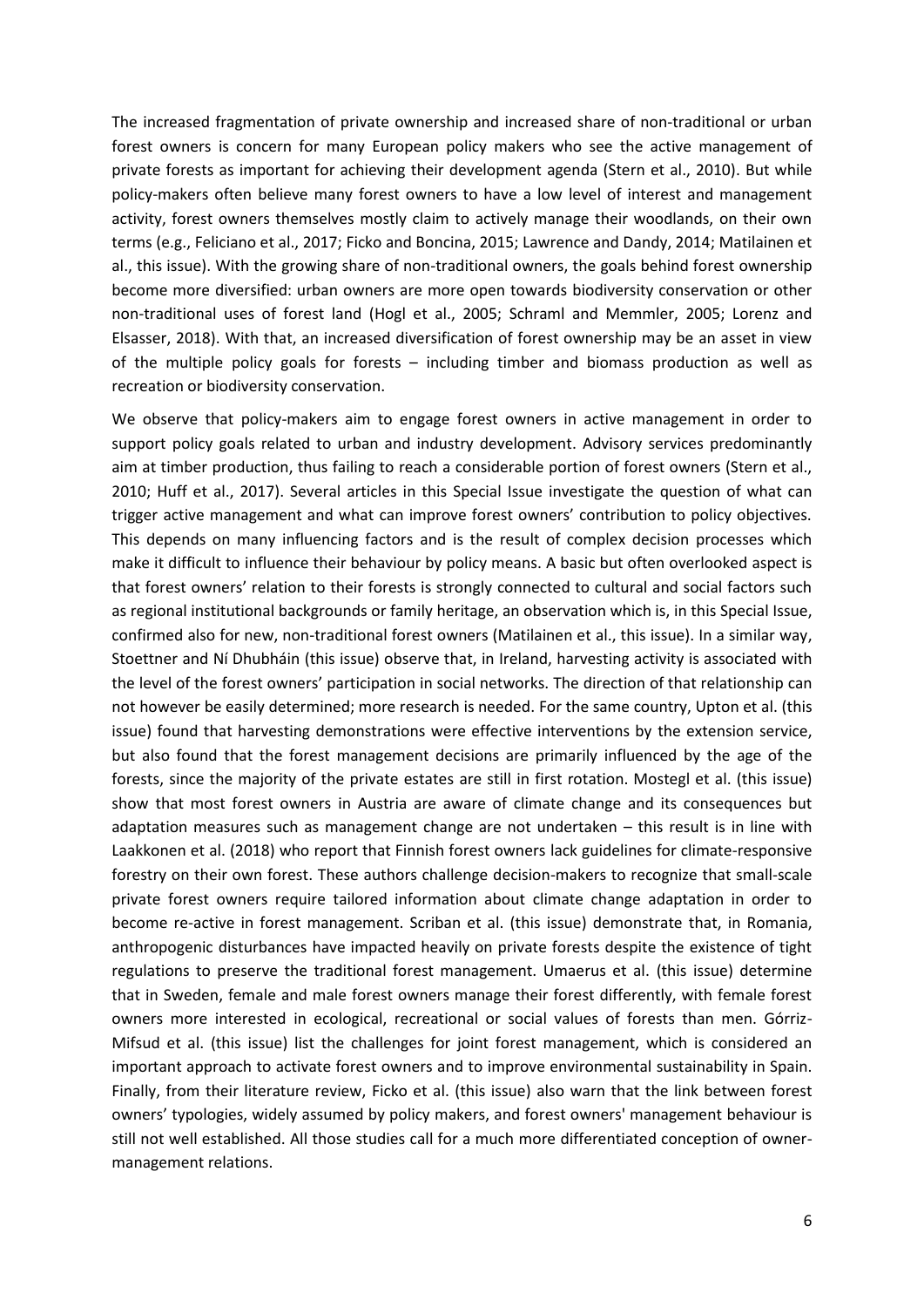## *Common action – in forest ownership, management and interest representation*

There is a long and rich tradition of communities owning, managing and using forests in Europe, and work in FACESMAP showed the enormous potential to understand this diversity of arrangements as a forest governance laboratory (Lawrence et al., 2016a). Case studies include medieval and earlier models, and their survival or loss (Gatto and Bogataj, 2015); the effects of socialism and postsocialism (Bogataj and Krč, 2014; Gatto and Bogataj, 2015; Premrl et al., 2015); community forestry as social innovation following land reform (Ambrose-Oji et al., 2015; Hoffman, 2013) as well as social and environmental impacts (Carlsson, 1999; Lawrence and Ambrose-Oji, 2015; Lidestav et al., 2013; Sandstrom et al., 2016). This fertile domain needs more attention; a recent review of 40 years of community forestry around the world noted only in passing that Europe has been little studied (Gilmour, 2016).

One particularly European contribution to the understanding of forest commons and community forestry, is the wide range of models and motivations for forest owners to form associations. Some of those associations may function as commons, when management decisions are taken jointly and planning is applied to the combined forest properties as a whole (Holmgren et al., 2010), and Ostrom's theories of common property management are often applied to understanding such associations and collective actions (Ostrom, 1990; Sarvašová et al., 2015). Likewise Ostrom's theories are used in a study of owner associations in Navarra (Gorriz-Mifsud et al., this issue), demonstrating in detail the challenges for small scale owners to work together in joint management. In contrast another paper in this special issue highlights how restitution has undermined a sense of community, by fragmenting property and straining relationships in Romanian villages (Scriban et al., this issue). These two papers illustrate not only the diversity of this situation in Europe, but also the dynamics. Not only forest ownership, but also governance arrangements for forest owners to engage socially, cooperate and take joint decisions, are changing and presenting owners and advisors with new challenges.

Joint action or organisation of forest owners has long been proposed as a remedy to the hindrances related to fragmented or small-scale forest ownership. Forest owners' associations are a heterogeneous type of organisation, but have various common objectives, including increased forest owners political power (Mattila and Roos, 2014; Sarvasova et al., 2015), improved market position (Häyrinen et al. 2017; Kronholm 2016; Posavec et al., 2011), development of business activities (Glück et al. 2010; Pollumäe et al. 2016; Rauch, 2007; Schraml, 2005; Weiss et al., 2012), support for cooperation among forest owners and forest authorities (Aurenhammer et al. 2018; Nonic et al. 2011), and obtaining financial incentives (Jársky et al., 2014; Mendes et al., 2011; Živojinović et al., 2015).

In this special issue, several new views and cases which discuss forest owners' associations are presented. The role of forest owners associations in the restitution process is discussed by Scriban et al. (this issue). The papers by Bowditch et al. (this issue) and Gorriz-Mifsud et al. (this issue) demonstrate the importance of forest owners' partnerships for the stewardship of their properties and particularly for environmental goals, while Stoettner and Ní Dhubháin (this issue) stress their role in reaching economic objectives. We learn that common action in forestry is related to multiple uses, including joint ownership, management and interest representation, with many aspects still deserving detailed investigation.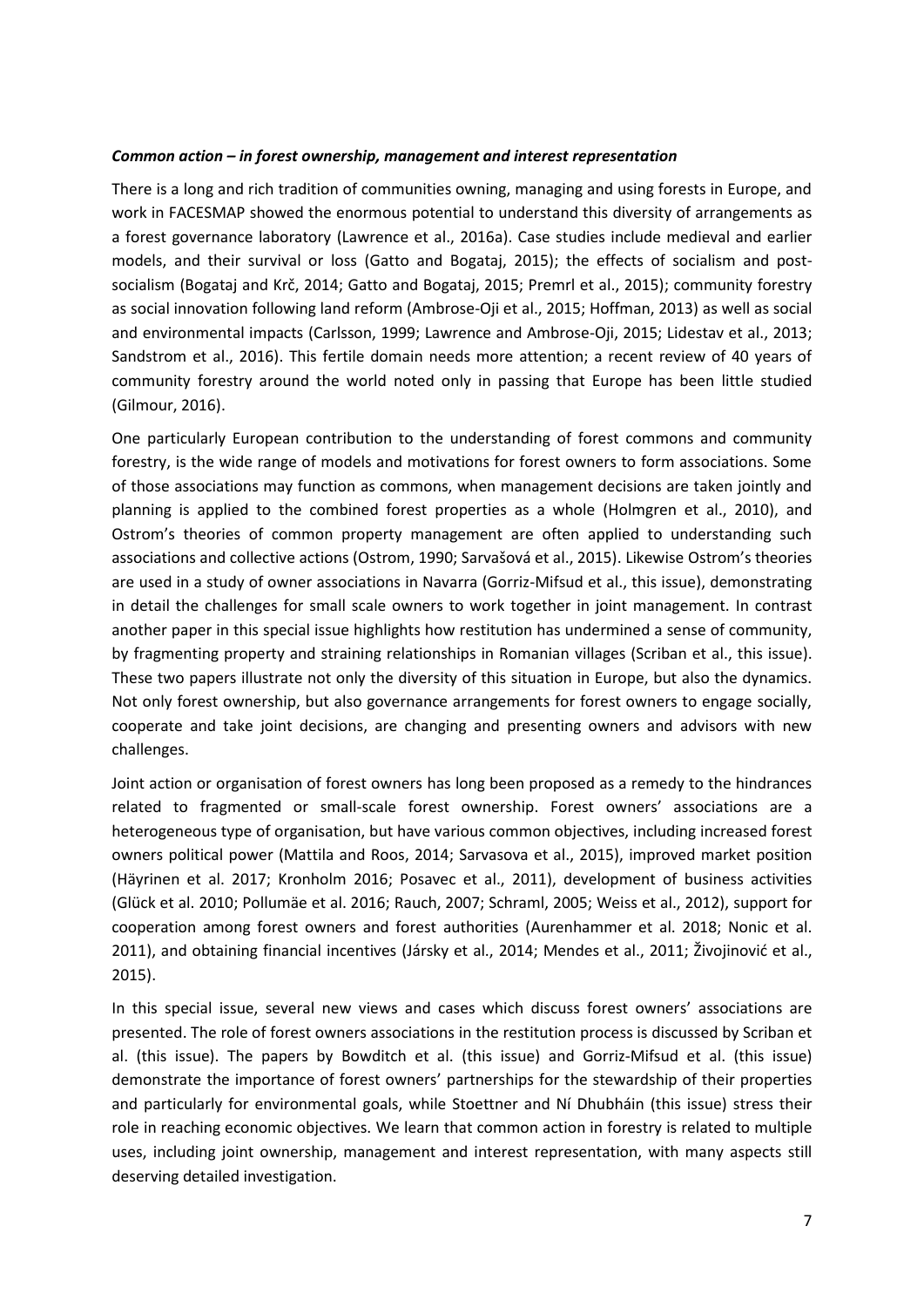### *Policy and practice – a case of multiple relations*

With all of these geodemographic and socio-spatial changes in forest ownership, combined with political-economic changes among forest owners and society, the relationship between policy and practice has become an arena of diversity, innovation, tensions, and some gaps. Traditionally in most countries, communication in non-industrial private forestry has been channelled through government extension officers, who have advised and instructed forest owners. Classical top-down extension is no longer the norm; in most countries government agents are in a minority alongside a varying mix of actors from state, private, and NGO sectors. In countries with centrally controlled, highly regulated forest management, extension officers focus on ensuring compliance; but where forest owners have more freedom to choose how to manage their forest the private advisory sector is flourishing. Across Europe we find increased flexibility, openness and participation of owners as sources of information; increasing reliance on information and persuasion rather than enforced compliance; a shift of attention from timber to a wider range of ecosystem services such as biodiversity and recreation; a shift of funding and providers from public to private sector; and emergence of new virtual communication tools (Lawrence et al., 2016b).

In this context many of the papers in this issue acknowledge the need for advisory services to adapt to owners' realities (e.g. Mostegl et al., this issue). Several highlight ways in which the organisation and methods of extension are changing. In Navarra, the growing interest in forest owners' associations is related to the decline of traditional extension (Górriz-Mifsud et al., this issue).

Two papers from Ireland in this special issue add particularly to the policy and extension literature, as this is a country with strong government investment in rapid afforestation with exotic conifer species, supported by extension services. In this context it is interesting that members of forest owner groups who have harvested had the largest and the most diverse social networks (Stoettner and Ní Dhubháin, this issue). The Irish context also provides unusually ideal conditions for testing the impact of extension services, and Upton et al. (this issue) provide evidence of success in thinning demonstration both in terms of self-reported learning and actual management outcomes. At the same time their paper highlights the challenges of the Irish policy and environmental context, and reminds us that extension services must be tailored to circumstances.

As a critical view of the performance of policy instruments addressed from the European level to private forest owners via national legislation, Sarvašová et al. (this issue) reveal that Natura 2000 compensation payments from rural development policy instruments (EFARD) do not achieve their goals related to the European biodiversity targets, because the measures are not well aligned to forest owners' needs and preferences. Similarly, Quiroga et al. (this issue) critically assess the forest owners' affinity for subsidies. By using survey data from several European countries, they find that forest owners with a utilitarian view of forest management, bigger forest holdings, farm forest owners, and forest owners from East Europe are more likely to take up subsidies. Overall, there is not a very high subsidy affinity across forest owners since market instruments are not capturing the main attention from forest owners when managing the forest. Their results point towards a need to design alternative policy incentives, because subsidies may not be attractive or effective in future, given the anticipated further fragmentation and diversification of forest ownership in Europe. As policies become more effective when tailored to owners' decision-making environment, also businesses and practices call for customer orientation. Kajanus et al. (this issue) demonstrate with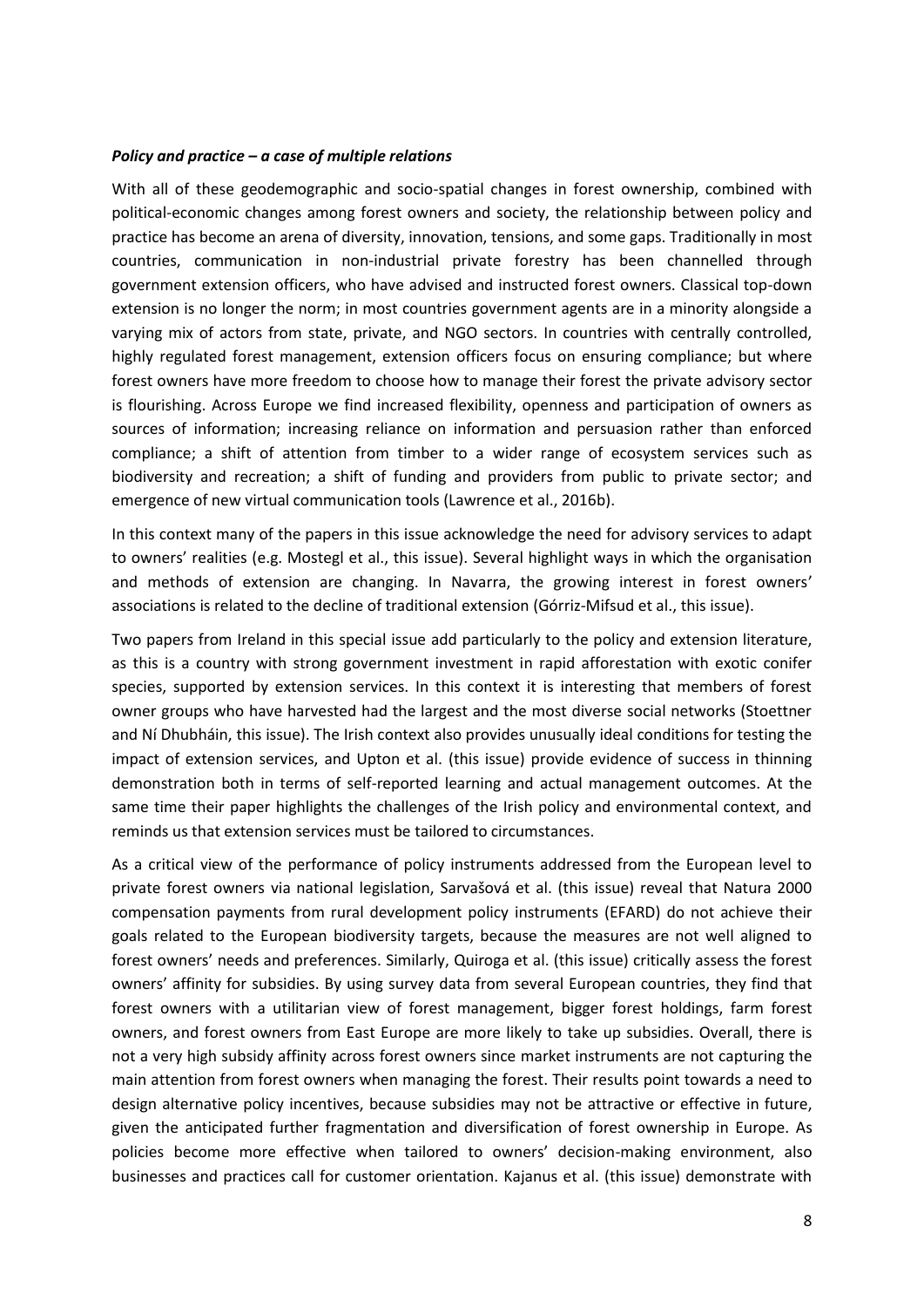examples from eight European countries how the changing operational environment can be taken into account in creating new or modifying existing business models for private forestry.

Some of the articles in this special issue contribute to implications of changing forest ownership in the form of policy advice. For example, Górriz-Mifsud et al. (this issue) review the effects of different policy instruments aiming to bolster joint forest management, Bowditch et al. (this issue) discuss how the governance of knowledge, innovations, and partnerships may contribute to forest resilience, and Laakkonen et al. (this issue) address policy-business collaborations by assessing the value networks of potential forest leasing services. All three studies point to the need for new governance approaches and new roles for policy-makers within horizontal partnership structures or platforms for building capacity for local actors (Górriz-Mifsud et al.; Bowditch et al.) or to create trust among open value networks (Laakkonen et al.). These and other papers in this issue hand over the observed challenge to the mix of policy makers, who must include not only political decisionmakers but also local practitioners, researchers, service providers and forest owners' representatives.

## **Conclusions and research needs**

We conclude that there are several profound knowledge gaps around various issues related to forest ownership in Europe (see also Weiss et al., 2017). The work in the COST Action FACESMAP contributed to narrowing some of the gaps, particularly by reviewing and documenting the state-ofart (Weiss et al., this issue; Ficko et al., this issue), by supporting comparative studies (Feliciano et al., 2017; Follo et al., 2017; Nichiforel et al., 2018; Sarvasova et al., 2018; and studies in this Special Issue), and through a survey of forest ownership structures in the UNECE region together with UNECE/FAO (United Nations, forthcoming).

Still, knowledge on forest owners' goals and behaviour is mostly limited to timber utilisation, to national situations and to broad categories of owners, e.g. large vs. small-scale owners, or institutional vs. private owners. Relatively few studies have focused on new or non-traditional forest owners. Furthermore, neither traditional nor non-traditional owners are homogeneous, and knowledge gaps relate to both of them. It would help to understand the owners of the future, by understanding young adults whose parents own forest, investors who considering diversifying their property portfolio, or city families who plan to buy a second home in the countryside. Gender aspects have been neglected in forest ownership research. In addition, European level analyses and comparative studies are rare, a fact which can partly be explained by the fact that national statistics related to owners categories differ between countries and make comparative analyses across countries difficult.

Overall, more information is needed on the one hand on the linkages between owner's lifestyles, perceived identities, and behaviour, and on the other hand on owners' goals relating to the variety of private and public goods and on the effects of their forest management on the provision of ecosystem services and fulfilment of policy goals. Knowing about the great heterogeneity of forest owners with regard to their diverse goals and motives of ownership and forest management, we must assume a heterogeneous picture of the effectiveness of different forest-related policies and applied policy instruments. With the exception of wood mobilisation issues, little work has been done on how the different owner types respond to policy instruments and how owners can be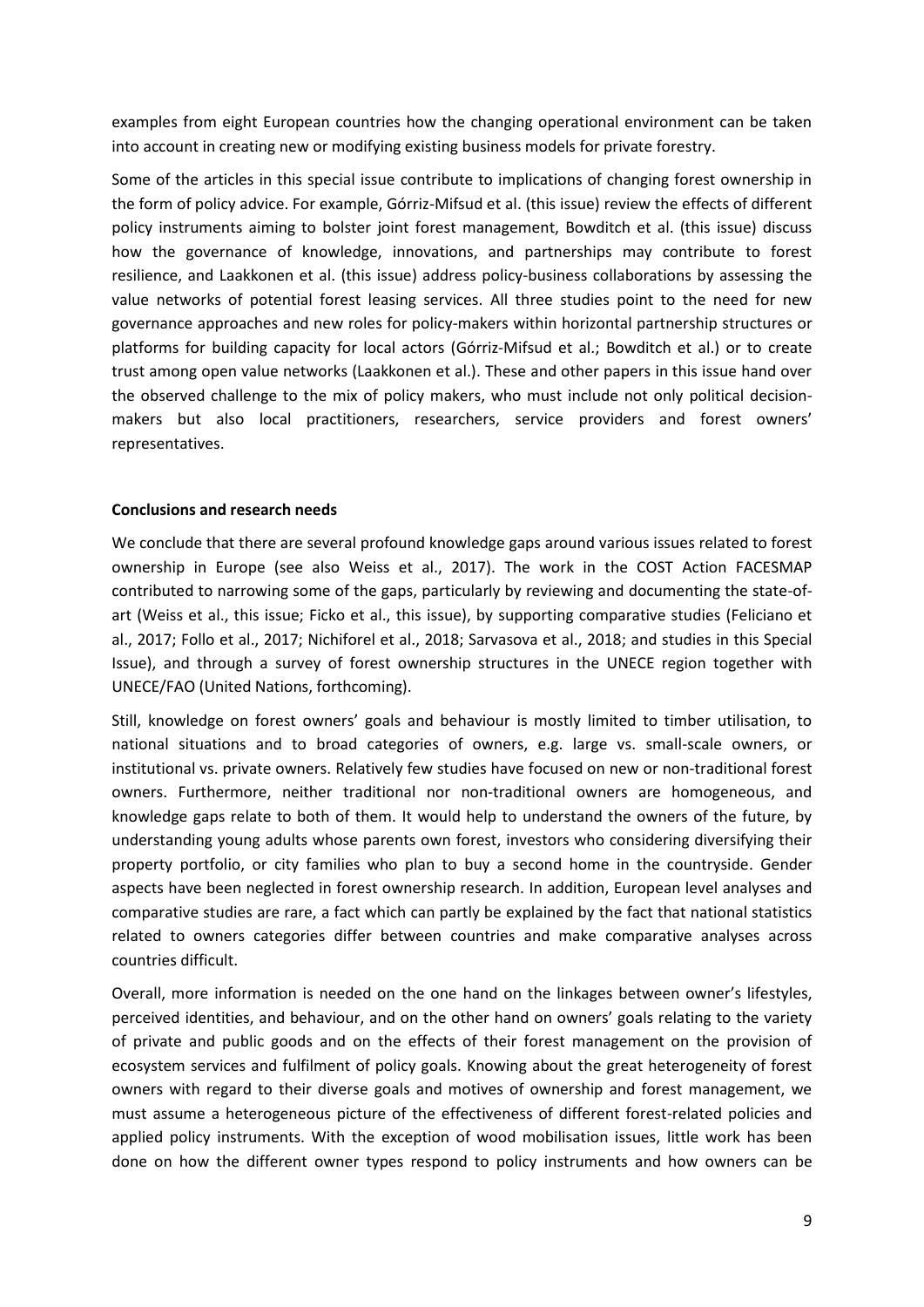reached effectively. This includes a lack of systematic knowledge on forest owners' associations, advisory services and similar support structures for forest owners.

More knowledge on forest owners' behavioural response e.g. to carbon trading, payments of ecosystem services schemes, and non-wood forest products triggering efforts are needed. Research could respond to this challenge by initiating more practice-oriented but conceptually grounded experimentation studies which investigate not only the perceived appeal of certain novel policy suggestions but the arguments that owners provide to their attitudinal and behavioural responses. We also need more information on forest owners' communication and interaction on online platforms and social media. Since the literature on that topic is scant, we know little about who of owners are active online, how they act, what they produce, share, ask, and respond. Research stream following these questions could make use of mix of qualitative and quantitative methods, automatic internet data gathering and clustering tools as well as neural networks and other machine learning approaches. From the described state-of-art, a number of challenges can be highlighted for closing our knowledge gaps (Weiss et al., 2017; Lawrence et al., 2016c). In policy discourse, and since much of the research on forest ownership is directly connected with policy needs – also in scientific discourses, the diversity of ownership types is usually presented as a problem when owners do not fit the assumed ideal type of a wood-producing forest owner. A more positive way of seeing the diversity of owners may help in finding new solutions for both policy goals and forest owners. Such an approach would not aim to reconcile the whole set of diverse policy goals at the same time and on the same areas and for all owners, but to find those owners who are best inclined to follow certain goals. At the same time, this would take land owners more seriously, and would offer them a palette of options and solutions – including new management approaches. We currently often operate with a oversimplified dichotomy of traditional and non-traditional owners, farm and urban owners, residential and non-residential owners and the like. The concepts of "nontraditional", "non-farm", "non-residential" or "urban" owners suggest falsely that those groups are homogeneous in themselves and that we know the other, the normal or standard type of owners very well. The growing diversity of owners implies new management goals, attitudes, skills and capacities and with that, a need for new management approaches. The new ways of management may include silvicultural or harvesting techniques, organisational solutions of the forest planning and work and new business models with new products, services, production or marketing. To this end, researching the constellations and actions of private-public-people partnerships, connecting forest owners, policy implementation, and business services in novel ways could bring fresh avenues into how effective use of forest resource data, online advisory and operational services, and ownerdriven communication may interact.

This review presented in this article shows that the diversity of owner types has profound impact on forest management and on the fulfilment of policy goals, a fact which is not sufficiently included in research so far. Any research connected to forest management and its relation to society and policy would therefore need to include the aspect of ownership. In the following, we sketch specific research needs to answer to the above summarised knowledge gaps and challenges.

First, improved knowledge is (still) needed about forest owner types and the development of the owner structure over time, in both theoretical-conceptual and empirical regards, and from past to present and from present to future. A better understanding of the diversity of legal forest ownership forms would be valuable, with attention to special forms such as municipal as part of public ownership, old and new forms of common or community ownership, social ownership forms such as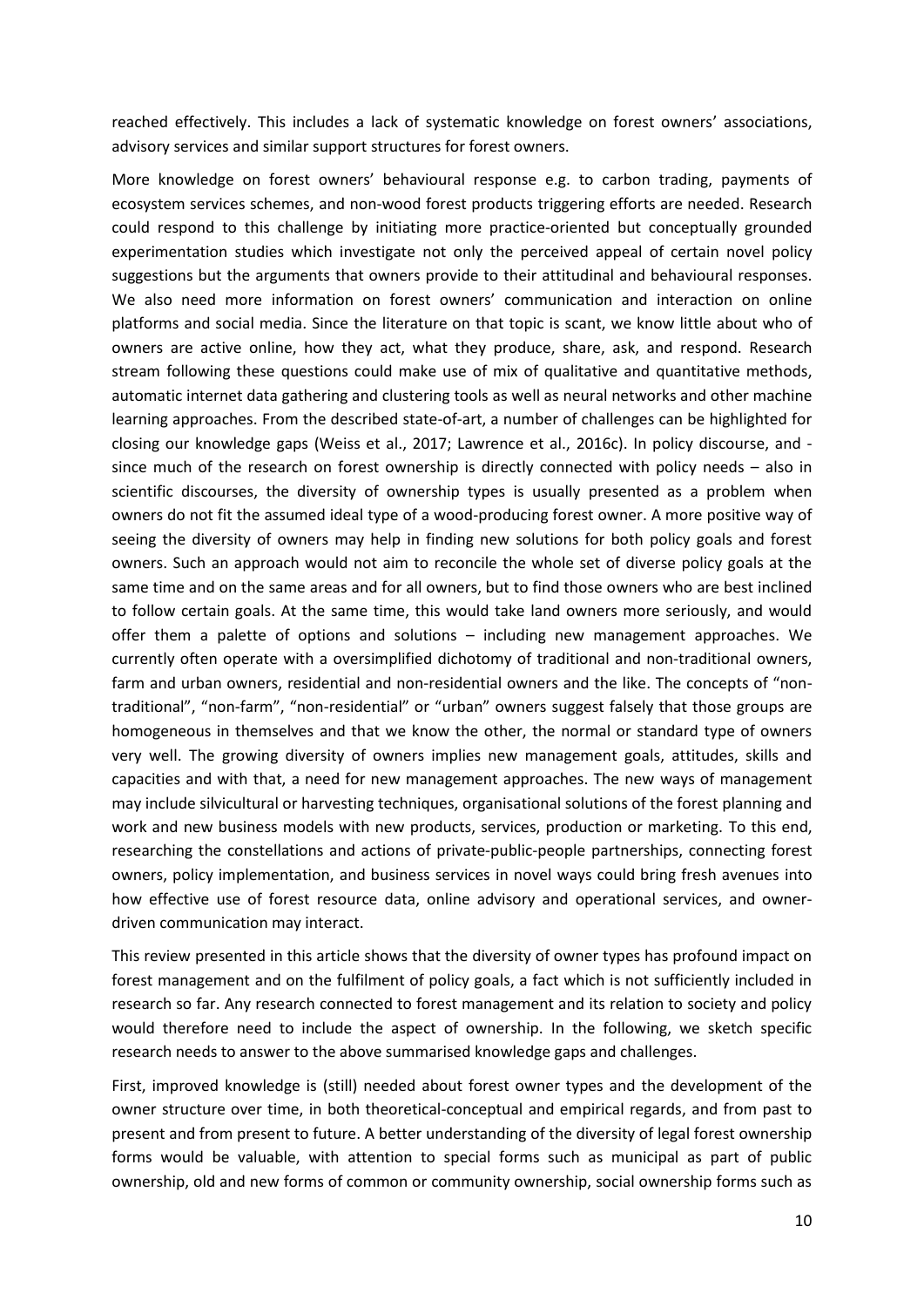charity or other non-profit organisations, and special commercial forms such as investment funds. Research into social and demographic characteristics of forest owners, such as age and gender structure, should not only include their specific preferences and behaviour but also their support needs in decision-making, management and stewardship of their forests, including commercial and non-commercial goals. This not only calls for broadening the datasets (e.g., across time and across countries), it implies a need to look at specific phenomena such as special ownership forms, and to ask new kinds of questions by putting, for instance, owners' needs in the centre of research instead of industry needs or defined policy goals. Acquiring a thorough understanding of owners' own genuine needs will probably require adapting pure social sciences such as anthropology and ethnographic methods instead of simplistic market segmentation surveys. It also calls for a stronger use of theoretical frameworks when in the past the typologies where often merely problem-related and a-theoretical, or for broader conceptual approaches that look at owners as part of society instead of a separate group. Through this, societal factors that influence owner decisions may be better analysed – a few examples are demonstrated in this special issue with psychological ownership, network analysis or value co-creation approaches.

A second important research focus would be on forest owners' behaviour and its implications for forest management and policy goals. Little is known how ownership forms impact on them, because this may be perceived too sensitive because power relations are on stake. The neglect of this question, however, seems to inhibit also more focused research on practical forest management methods. We do see a need for conceptualizing new forest management approaches for different forest owner types within cultural, personal and structural property-related contexts beyond the previous important work on industrial vs small scale forest management. Innovative management approaches could include new forest products or uses, new organisational forms of forest stewardship or novel business models for special forest ownership forms and new forest owner types.

A third important field of research is on new models for associations, cooperations, advisory systems and other support structures and forest owner policies. Little is known on the historical development and variety of advisory systems and support structures, including public organisations, forest owners' interest groups, associations, cooperatives and other forms of cooperation, higher education extension services, R&D institutions, education and training organisations, etc. Research would include the conceptualisation and mapping of types and forms of advisory systems on European scale, including public and private forms, compulsory and voluntary membership types, one-for-all organisations or specific advisory services for different ownership forms or owner types, for instance, urban and female owners. With regard to the consolidation of fragmented ownership patterns, the mapping of forms and models of forest owner cooperation on European scale would be purposeful, from loose forms of information exchange, to shared machinery ownership and forest management, to contractual and legal forms of joint management or land ownership. An evaluation of policy initiatives for mobilizing inactive forest owners and/or consolidation of fragmented ownership patterns, and to mobilize forest land markets through novel online platforms, for example, would be highly interesting.

Forest management and more specifically sustainable forest management is a complex problem which requires multiple theoretical and methodological approaches. For developing more integrated insights and conclusions, however, not only a plurality of conceptual approaches is recommended, but also stronger integration across natural and social science disciplines and between science and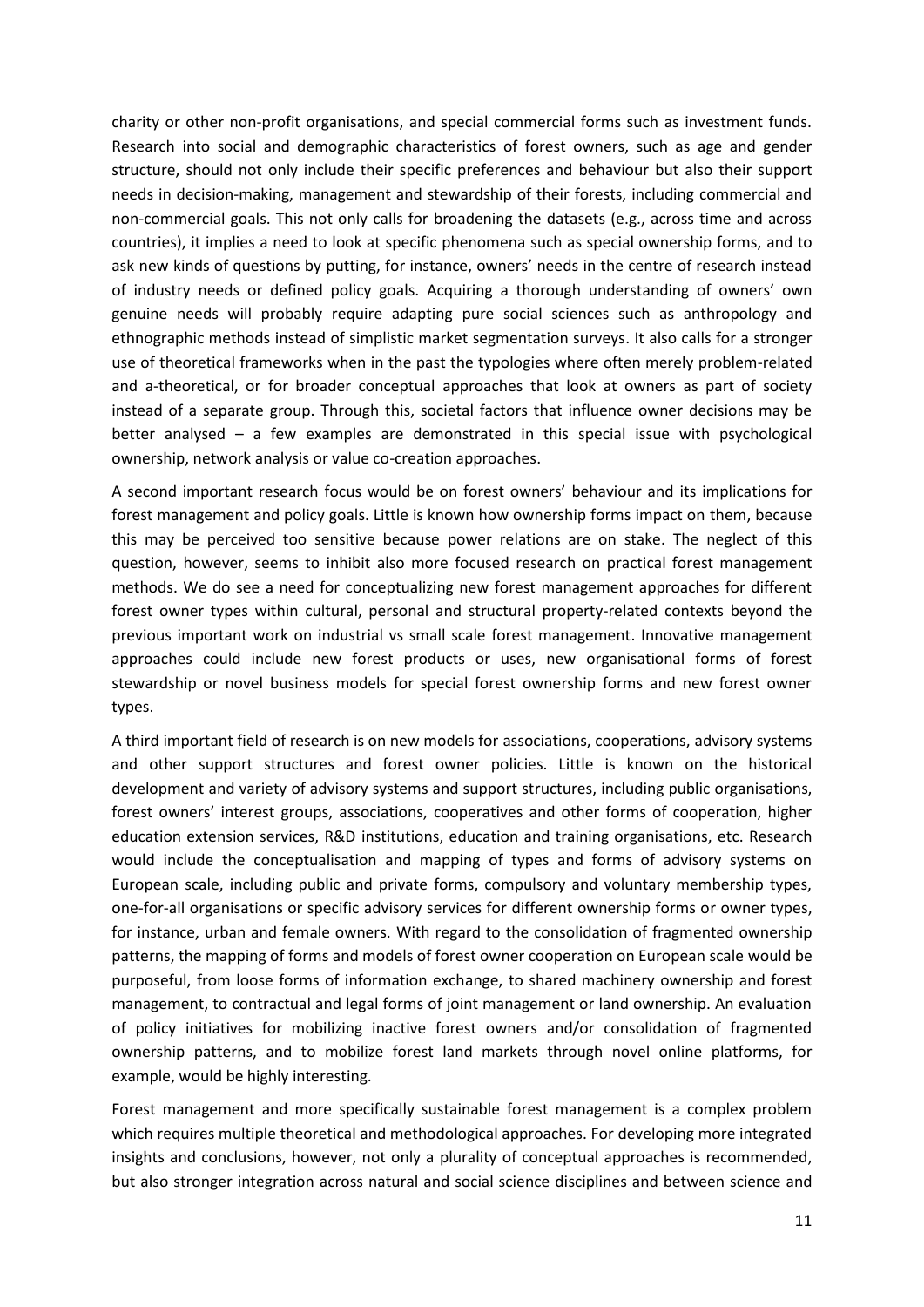practice. Transdiciplinary methods such as the Travellab (Feliciano et al., this issue) designed and experimented in the COST Action FACESMAP ensure that stakeholders are involved since the beginning of the research process, that reflexion and reformulation of research questions occur, and that the acquired knowledge is exchanged with stakeholders at several stages of the research process. Co-production action research could enhance understanding of owners' genuine goals and foster innovation uptake and promises to contribute to the design of effective policy interventions. Participatory research could support the trend towards more participatory, more inclusive and cocreative policy design and adaptive refinement, based not only on natural-scientific evidence but also on social-scientific knowledge on what motivates people, how they communicate, engage to goals and service providers, make decisions and take action.

#### **References**

- Ambrose-Oji, B., Lawrence, A., Stewart, A. 2015. Community based forest enterprises in Britain: Two organising typologies. Forest Policy and Economics 58, 65-74. doi: 10.1016/j.forpol.2014.11.005
- Aurenhammer, P.K., Scap, S., Triplat, M., Krajnc, N., Breznikar, A. 2018. Actors' potential for change in Slovenian Forest Owner Associations. Small-scale forestry 17(2),165-.189 DOI:10.1007/s11842- 017-9381-2.
- Buttoud, G., 2000. How can policy take into consideration the 'full value' of forests? Land Use Policy 17, 169–175.
- Bogataj, N., Krč, J. 2014. A Forest Commons Revival in Slovenia. Society and Natural Resources 27, 867-881. doi: 10.1080/08941920.2014.918225
- Bowditch, E.A.D, Mc Morran, R., Bryce, R., Smith, M. 2017. Perception and partnership: Developing forest resilience on private estates. Forest Policy and Economics, <https://doi.org/10.1016/j.forpol.2017.12.004> this issue
- Carlsson, L. 1999. Still going strong, community forests in Sweden. Forestry 72, 11-26.
- Dayer, A.A., Broussard Allred, S., Stedman, R. C., 2014. Comparative Analysis and Assessment of Forest Landowner Typologies. Soc. Natur. Resour. 27 (11), 1200-1212.
- Dressler, W.H., McDermott, M.H., Schusser, C. 2015. The politics of community forestry in a Global Age - A critical analysis. Forest Policy and Economics 58, 1-4.
- Emtage, N.F., Herbohn, J.L., Harrison, S.R. 2007. Landholder profiling and typologies for natural resource management policy and program support: potential and constraints. Environ Manage 40(3), 481–492.
- FAO, 2006. Time for action changing the gender situation in forestry report of the UNECE/FAO Team of specialists on gender and forestry. Rome.
- Feliciano, D.M., Blagojević, D., Boehling, K., Hujala, T., Lawrence, A., Lidestav, G., Ludvig, A., Turner, T., Weiss, G., Zivojinovic, I. (in press). Learning about forest ownership and management issues in Europe while travelling: The Travellab approach. Forest Policy and Economics, this issue.
- Feliciano, D., Bouriaud, L., Brahic, E., Deuffic, P., Dobsinska, Z., Jarsky, V., Lawrence, A., Nybakk, E., Quiroga, S., Suarez, C., Ficko, A. 2017. Understanding private forest owners' conceptualisation of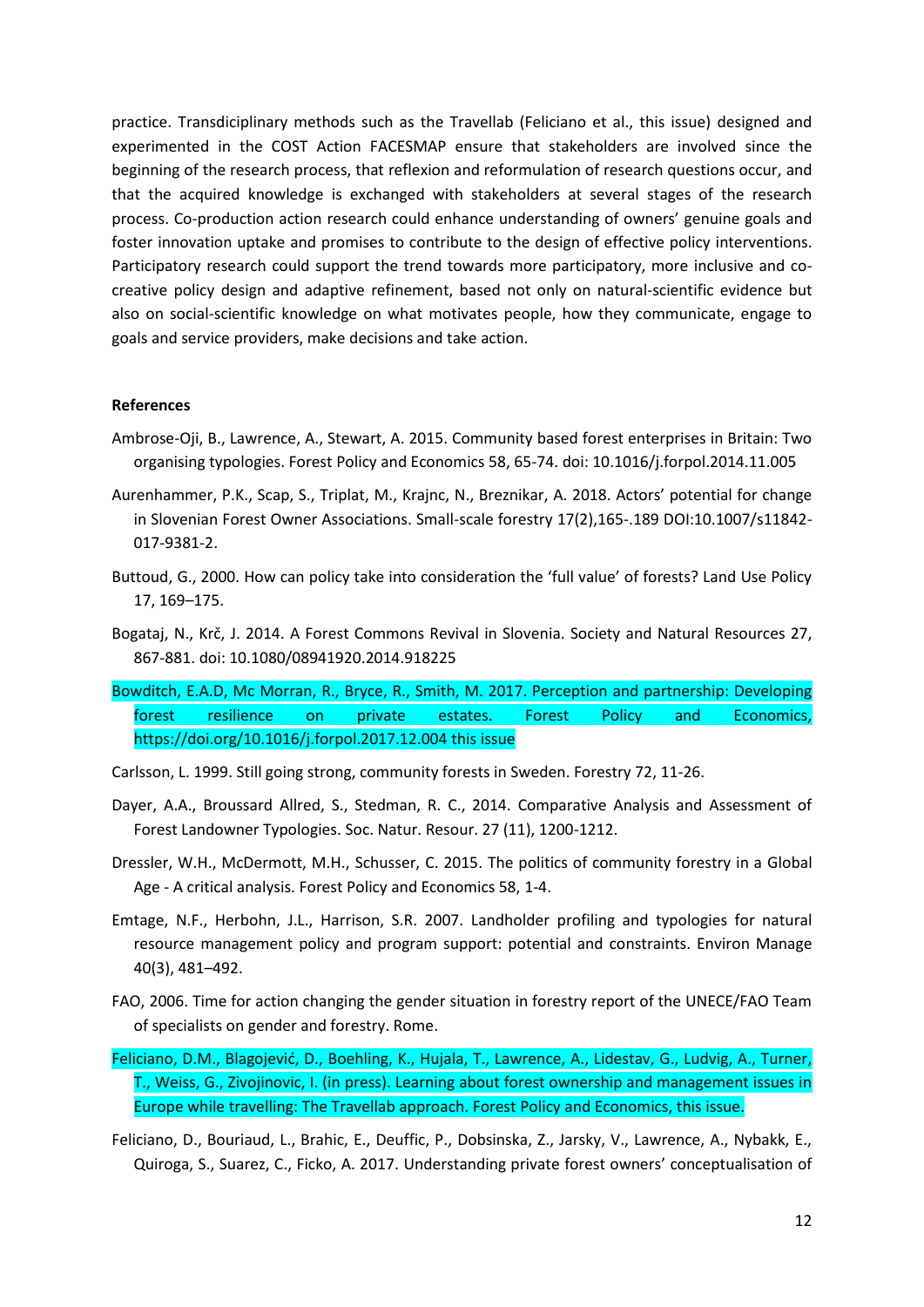forest management: Evidence from a survey in seven European countries. Journal of Rural Studies 54, 162-176.

- Ficko, A., Boncina, A., 2015. Forest owner representation of forest management and perception of resource efficiency: a structural equation modelling study. Ecol. Soc. 20, 36.
- Ficko, A., Lidestav, G., Ní Dhubháinc, A., Karppinen, H., Zivojinovic, I., Westin, K. (in press). European private forest owner typologies: A review of methods and use. Forest Policy and Economics, this issue. http://dx.doi.org/10.1016/j.forpol.2017.09.010
- Follo, G. 2008. Det norske familieskogbruket, dets kvinnelige og mannlige skogeiere, forvaltningsaktivitet — og metaforiske forbindelser [The Norwegian family forestry, its female and male forest owners, the management activities - and metaphorical connections] [dissertation].
- Follo, G., Lidestav, G., Ludvig, A., Vilkriste, L., Hujala, T., Karppinen, H, Didolot, F. 2017. Gender in European forest ownership and management: reflections on women as "New forest owners". Scandinavian Journal of Forest Research 32 (2), 174-184.
- Forest Europe, 2015. State of Europe's Forests 2015. Food and Agriculture Organization of the United Nations. Accessible at: http://www.foresteurope.org/docs/fullsoef2015.pdf (accessed 3 August 2016).
- Gatto, P., Bogataj, N. 2015. Disturbances, robustness and adaptation in forest commons: Comparative insights from two cases in the Southeastern Alps. Forest Policy and Economics 58, 56-64. doi: 10.1016/j.forpol.2015.03.011
- Gilmour, D. 2016. Forty years of community-based forestry: A review of its extent and effectiveness: FAO.
- Glück, P., Avdibegovic, M., Cabaravdic, A., Nonic, D., Petrovic, N., Posavec, S., Stojanovska, M., 2010. The preconditions for the formation of private forest owners' interest associations in the Western Balkan Region. Forest Policy and Economics 12(4), 250-263.
- Górriz-Mifsud, E., Donazar, L.O., Eseverri, E.M., Goviglia, V.M. 2018. The challenges of coordinating forest owners for joint management. Forest Policy and Economics, Forest Policy and Economics, [https://doi.org/10.1016/j.forpol.2018.03.003,](https://doi.org/10.1016/j.forpol.2018.03.003) this issue
- Häyrinen, L., Mattila O., Berghäll S., Närhi M., Toppinen A. 2017. Exploring the future use of forests: perceptions from non-industrial private forest owners in Finland. Scandinavian Journal of Forest Research, 32(4):327-337. DOI:10.1080/02827581.2016.1227472
- Hodge, I.D., Adams, W.M., 2013. The future of public forests: an institutional blending approach to forest governance in England. J. Rural Stud. 31, 23-35.
- Hodge, I.D., Adams, W.M., 2014. Property institutions for rural land conservation: towards a postneoliberal agenda. J. Rural Stud. 36, 453-462.
- Hoffman, M. 2013. Why community ownership? Understanding land reform in Scotland. Land Use Policy 31, 289-297. doi: 10.1016/j.landusepol.2012.07.013
- Holmgren, E., Keskitalo, E.C.H., Lidestav, G. 2010. Swedish forest commons A matter of governance? Forest Policy and Economics 12, 423-431.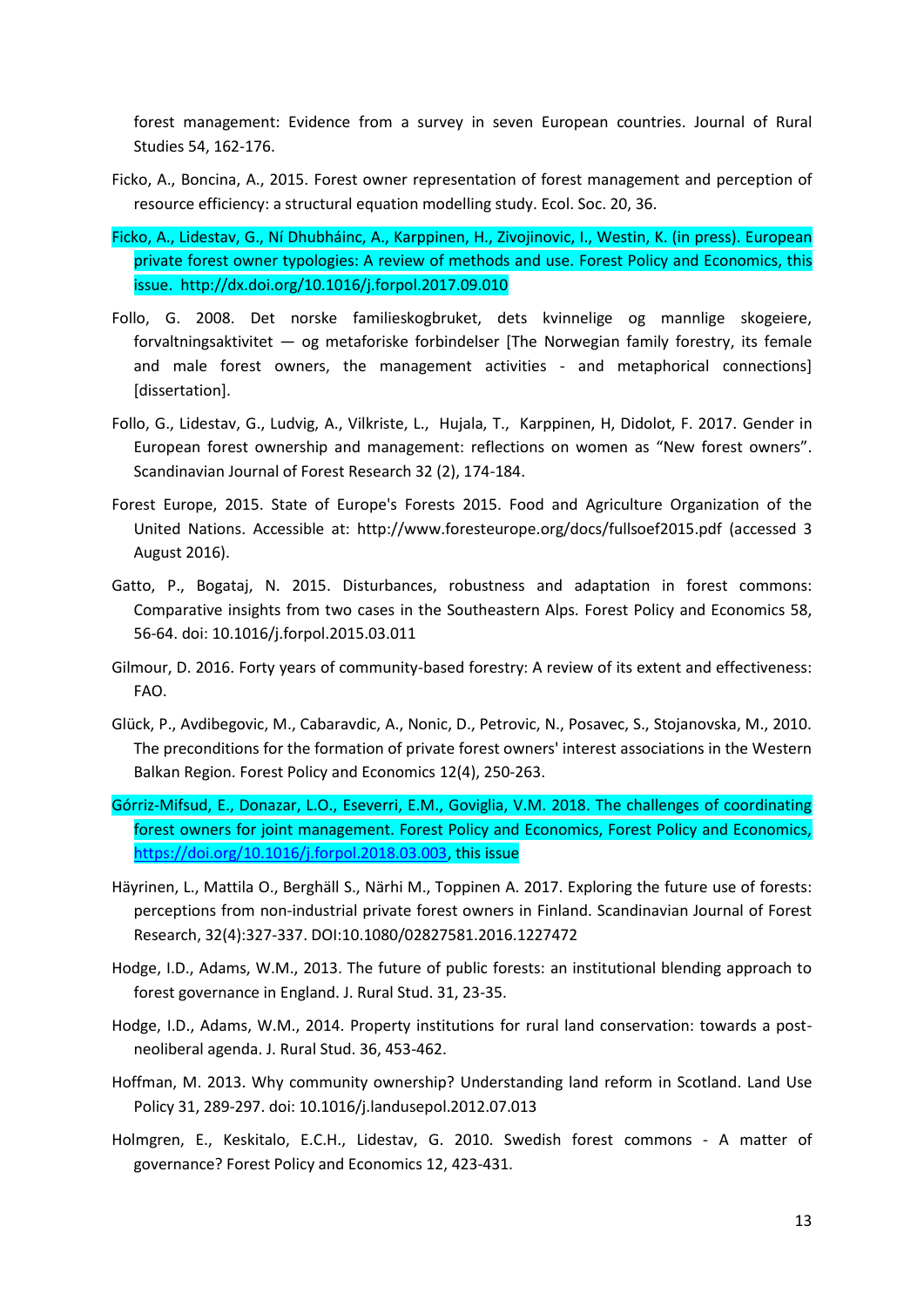- Hogl, K., Pregernig, M., Weiss, G. 2005. What is New about New Forest Owners? A Typology of Private Forest Ownership in Austria. Small–scale Forest Economics, Management and Policy, 4(3), 325-342.
- Huff E, Leahy J, Kittredge D, Noblet C, Weiskittel A 2017. Psychological distance of timber harvesting for private woodland owners. Forest Policy and Economics 81, 48-56.
- Jarský, V., Sarvašová, Z., Dobšinská, Z., Ventrubová K., Sarvaš M. 2014. Public support for forestry from EU funds - cases of Czech Republic and Slovak Republic. Journal of Forest Economics 20, 380-395.
- Kajanus, M., V. Leban, Glavonjić, P., Krč, J., Nedeljković, J., Nonić, D., Nybakk, E., Posavec, S., Riedl, M., Teder, M., Wilhelmsson, E., Zālīte, Z., Eskelinen T. (2018). What can we learn from business models in the European forest sector: Exploring the key elements of new business model designs. Forest Policy and Economics, this issue.
- Karppinen, H., & Hänninen, H. 2006. Monitoring Finnish family forestry. The Forestry Chronicle, 82(5), 657-661.
- Kennedy, J.J., Thomas, J.W., Glueck, P. 2001. Evolving forestry and rural development beliefs at midpoint and close of the 20th century. Forest Policy and Economics 3(1-2), 81-95.
- Kronholm, T. 2016. How are Swedish Forest Owners' Associations adapting to the needs of current and future members and their organizations? Small-scale Forestry 15(4), 413-432. DOI 10.1007/s11842-016-9330-5
- Krott, M. 2008. Forest Government and Forest Governance within a Europe in Change. In: Cesaro, L., Gatto, P., Pettenella, D. (eds.) The multifunctional role of forests – policies, methods and case studies. EFI Proceedings No. 55, European Forest Institute, Joensuu, Finland.
- Laakkonen, A., Zimmerer, R., Kähkönen, T., Hujala, T., Takala, T., Tikkanen, J. 2018. Forest owners' attitudes toward pro-climate and climate-responsive forest management. Forest Policy and Economics 87, 1-10.
- Laakkonen, A., Hujala, T., Pykäläinen, J. 2018. Integrating intangible resources enables creating new types of forest services - developing forest leasing value network in Finland. Forest Policy and Economics. [https://doi.org/10.1016/j.forpol.2018.07.003,](https://doi.org/10.1016/j.forpol.2018.07.003) this issue
- Lawrence, A. 2003. No forest without timber? International Forestry Review 5(2), 87-96.
- Lawrence, A., Dandy, N., 2014. Private landowners' approaches to planting and managing forests in the UK: what's the evidence? Land Use Policy 36, 351-360.
- Lawrence, A., Ambrose-Oji, B. 2015. Beauty, friends, power, money: Navigating the impacts of community woodlands. Geographical Journal 181, 268-279. doi: 10.1111/geoj.12094
- Lawrence, A., Bogotaj, N., Gatto, P., Lidestav, G. 2016a. Across space and time: making sense of community forest ownership and management in Europe. In: Forest ownership changes in Europe: trends, issues and needs for action. Proceedings, Final conference of the COST Action FP1201 FACESMAP, 7-8 September, 2016, Vienna, Austria.
- Lawrence, A., Deuffic, P., Hujala, T., Nichiforel, L., Lind, T., Wilhelmsson, E., Teder, M., Vilkriste, L., Jodlowski, K., Marchal, D., Feliciano, D., Talkkari, A. 2016b. Extension, advice and knowledge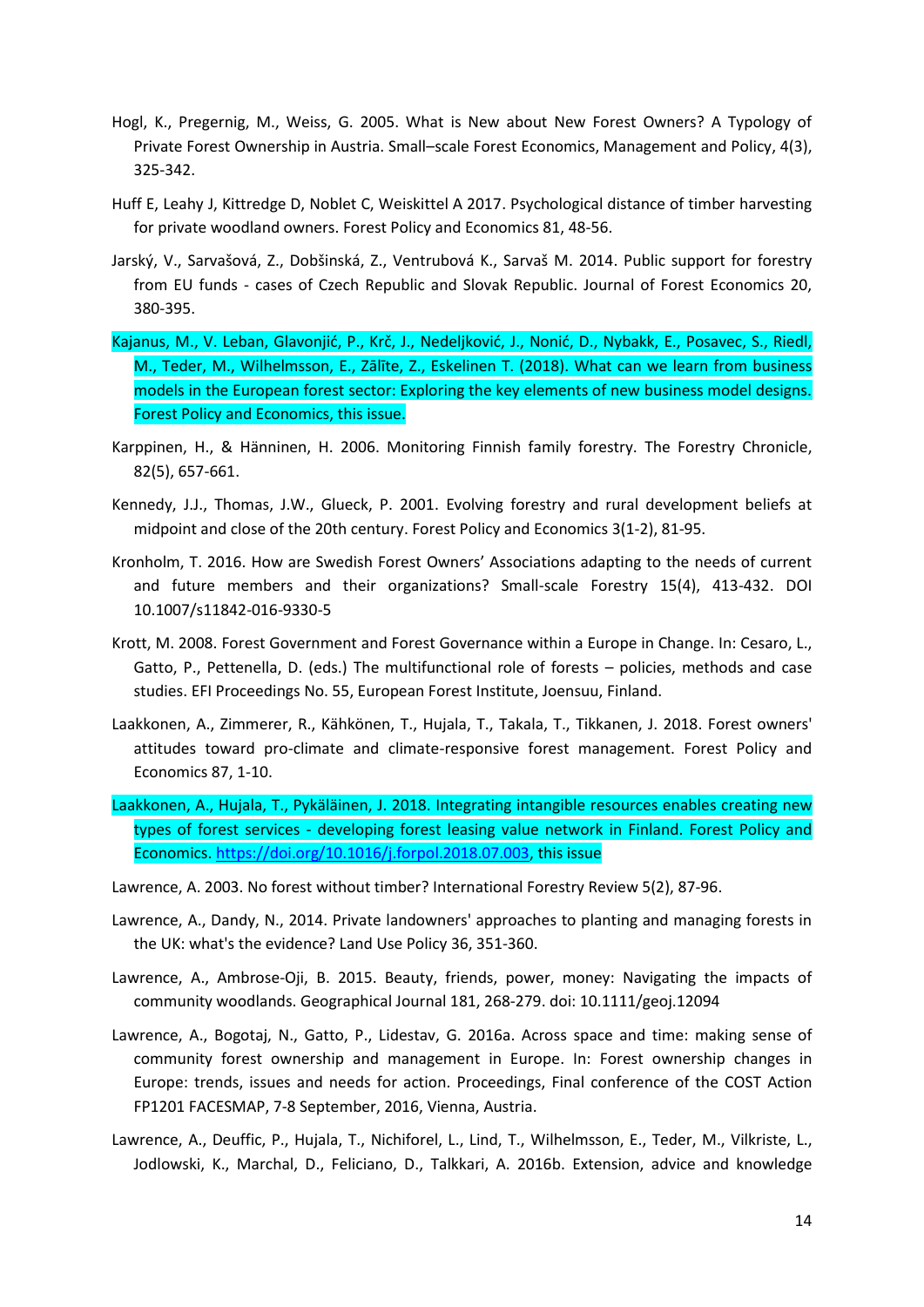exchange for private forestry: An overview of diversity and change across Europe. In: Forest ownership changes in Europe: trends, issues and needs for action. Proceedings, Final conference of the COST Action FP1201 FACESMAP, 7-8 September, 2016, Vienna, Austria.

- Lawrence, A., Hujala, T., Weiss, G., Lidestav, G., Feliciano, D., Živojinović, I., 2016c. The dynamic landscape of forest ownership in Europe: what does it mean for society and policy? A synthesis of the FACESMAP findings. In: Forest ownership changes in Europe: trends, issues and needs for action. Proceedings, Final conference of the COST Action FP1201 FACESMAP, 7-8 September, 2016, Vienna, Austria.
- Lawrence A. 2018. Do interventions to mobilize wood lead to wood mobilization? A critical review of the links between policy aims and private forest owners' behaviour. Forestry 91: 401-18.
- Lidestav, G. 2010. In competition with a brother: women's inheritance positions in contemporary Swedish family forestry. Scand J For Res. 25 (9), 14–24.
- Lidestav, G., Poudyal, M., Holmgren E., Keskitalo E.C.H. 2013. Shareholder perceptions of individual and common benefits in Swedish forest commons. International Journal of the Commons 7, 164- 182.
- Lidestav, G. , Thellbro, C., Sandström, P., Lind, P., Holm, E., Olsson, O., Westin, K., Karppinen, H., Ficko, A. 2017. Interactions between forest owners and their forests. In: Keskitalo, E.C.H. (ed) Globalisation and Change in Forest Ownership and Forest Use. Natural Resource Management in Transition. Palgrave Macmillan.
- Lorenz, M., Elsasser, P. 2018. Ansichten und Einstellungen zu Wald und Forstwirtschaft in Deutschland. Allgemeine Forst- und Jagdzeitung 189 (1/2), 1-15.
- Lund, J.F. 2015. Paradoxes of participation: The logic of professionalization in participatory forestry. Forest Policy and Economics 60, 1-6.
- Martinez de Arano, I., Muys, B., Topi, C., Pettenella, D., Feliciano, DMS., Rigolot, E., Lefevre, F., Prokofieva, I., Labidi, J., Carnus, JM., Secco, L., Fragiocomo, M., Follesa, M., Masiero, M. and Llano-Ponte, R. 2018. A forest-based circular bioeconomy for southern Europe: visions, opportunities and challenges: Reflections on the bioeconomy. European Forest Institute. Joensuu, Finland.
- Matilainen, A., [Koch, M.,](https://www.sciencedirect.com/science/article/pii/S1389934116304208#!) [Zivojinovic, I.,](https://www.sciencedirect.com/science/article/pii/S1389934116304208#!) [Lähdesmäki, M., Lidestav, G., Karppinen, H., Didolot, F.,](https://www.sciencedirect.com/science/article/pii/S1389934116304208#!) [Jarsky, V., Põllumäe, P., Colson, V., Hricova, Z., Glavonjic, P., Scriban, R.E.](https://www.sciencedirect.com/science/article/pii/S1389934116304208#!) (2018) Perceptions of ownership among new forest owners – A qualitative study in European context, Forest Policy and Economics, this issue.
- Mattila, O., Roos, A. 2014. Service logics of providers in the forestry services sector: evidence from Finland and Sweden. Forest Policy and Economics, 43(1), 10-17. doi: 10.1016/j.forpol.2014.03.003.
- Mendes, A., Stefanek, B., Feliciano, D., Mizaraite, D., Nonic, D., Kitchoukov, E., Nybakk, E., Duduman, G., Weiss, G., Nichiforel, L., Stoyanova, M., Mäkinen, P., Alves, R., Milijic, V., Sarvašová, Z., 2011. Institutional Innovation in European Private Forestry: the Emergence of Forest Owners' Organizations. In: Weiss, G., Pettenella, D., Ollonqvist, P., Slee, B. (Eds.), Innovation in Forestry: Territorial and Value Chain Relationships, 68-86; CAB International, Oxfordshire. [ISBN 978-1- 84593-689-1]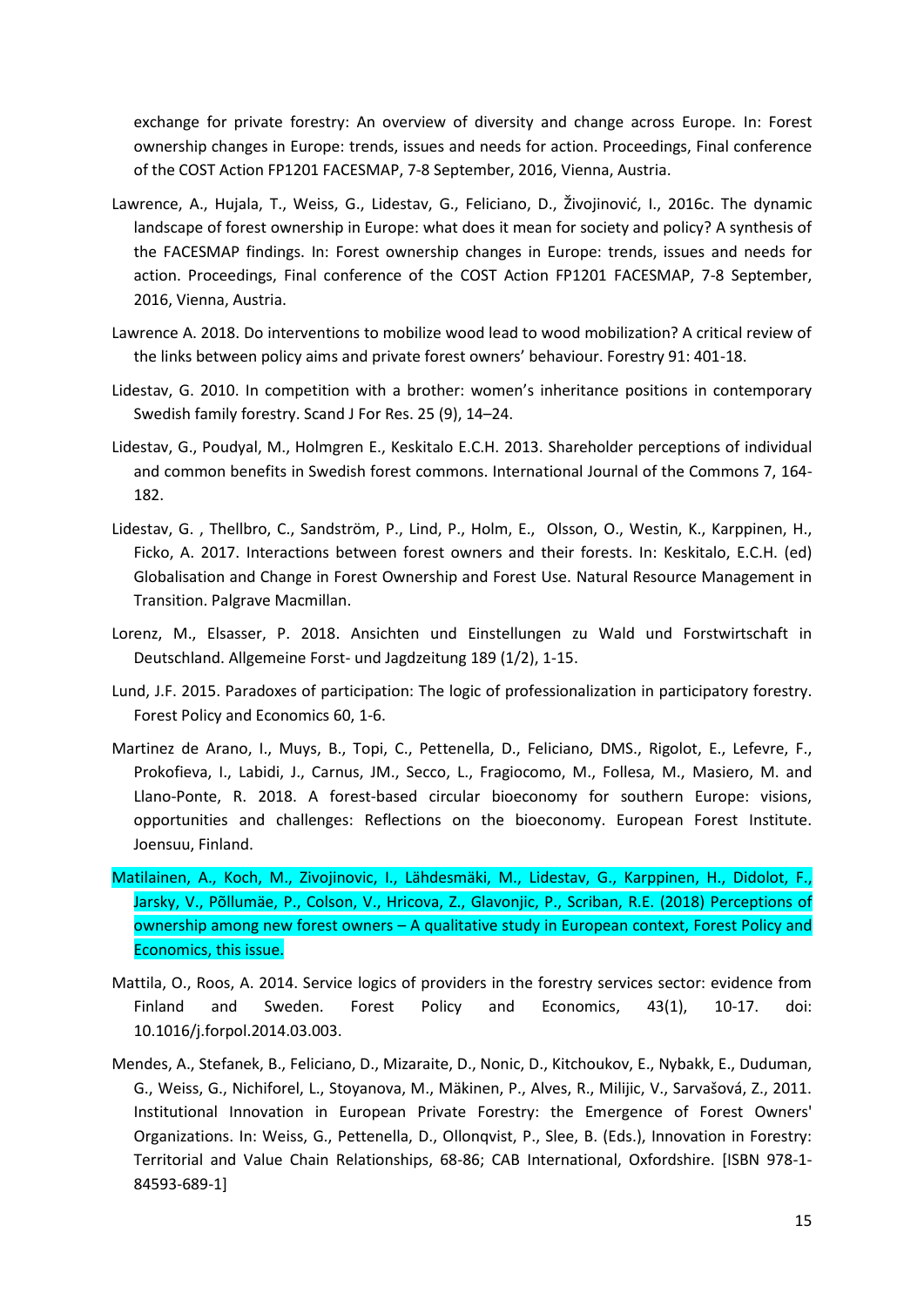- Mostegl, N.M, Pröbstl-Haider, U., Jandl, R., Haider, W. 2017. Targeting climate change adaptation strategies to small-scale private forest owners. Forest Policy and Economics [https://doi.org/10.1016/j.forpol.2017.10.001,](https://doi.org/10.1016/j.forpol.2017.10.001) this issue
- Nichiforel, L., Keary, K., Deuffic, P., Weiss, G., Thorsen, BJ., Winkel, G., Avdibegovic, M., Dobsinska, Z., Feliciano, D., Gatto, P., Gorriz-Mifsud, E., Hoogstra, M., Hrib, M., Hujala, T., Jager, L., Jarský, V., Jodlowski, K., Lawrence, A., Lukmine, D., Pezdevsek Malovrh, S., Nedeljkovic, J., Nonić, D., Krajter Ostoić, S., Pukall, K., Rondeux, J., Samara, T., Stojanovska, M., Stojanovski, V., Stoyanov, N., Wilhelmsson, E., Wilkes-Allemann, J., Teder, M., Scriban, R.E., Sarvasova, Z., Silingiene, R., Sinko, M., Vilkriste, L., Vennesland, B., Bouriaud, L. 2018. How private are Europe's private forests? A comparative property rights analysis. Land Use Policy 76, 535-552.
- Ní Dhubháin, A., Cobanova, R., Karppinen, H., Mizaraite, D., Ritter, E., Slee, B., Wall, S., 2007. The values and objectives of private forest owners and their influence on forestry behaviour: The implications for entrepreneurship. Small Scale Forestry 6 (4), 347-357.
- Nonic D., Bliss J.C., Milijic V., Petrovic N., Avdibegovic M., Mataruga M. 2011. Challenges of organizing private forest owners in Serbia. Small-scale forestry, 10(4), 435-455. DOI: 10.1007/s11842-011-9160-4.
- Nybakk, E., Lawrence, A., Weiss, G., 2015. Innovation in Forest Management for New Forest Owner Types – A Literature Review. Background Paper of Working Group 2 "New forest management approaches", COST Action FP1201 "Forest Land Ownership Changes in Europe: Significance for Management And Policy". [Online publication] Available at: http://facesmap.boku.ac.at/index.php/library2/doc\_download/478-background-paper-ofworking-group-2-innovation-in-forest-management-for-new-forest-owner-types-a-literaturereview
- Ostrom, E 1990. Governing the commons: The evolution of institutions for collective actions. Cambridge: Cambridge University Press.
- Pollumäe, P., Lilleleht, A., Korjus, H. 2016. Institutional barrier in forest owners' cooperation: the case of Estonia. *Forest policy and Economics*, 65(1), 9-16. DOI: 10.1016/j.forpol.2016.01.005.
- Posavec, S., Šašek, M., Beljan, K., 2011. The Structure and Potential of Small Scale Forests in the North-West of Croatia. Freiburg, 107-112. IUFRO Small-Scale Forestry Conference Synergies and Conflicts in Social, Ecological and Economic Interactions.
- Premrl, T., Udovč, A., Bogataj, N., Krč, J. 2015. From restitution to revival: A case of commons reestablishment and restitution in Slovenia. Forest Policy and Economics 59, 19-26. doi: 10.1016/j.forpol.2015.05.004
- Quiroga, S., Suárez, C., Ficko, A., Feliciano, D., Bouriaud, L., Brahic, E., Deuffic, P., Dobsinska, Z., Jarský, V., Lawrence, A., Nybakk, E., 2018. What influences European private forest owners' affinity for subsidies? Forest Policy and Economics, this issue.
- Rauch, P. 2007. SWOT analyses and SWOT strategy formulation for forest owner cooperations in Austria. European Journal of Forest Research, 126(3), 413-420. DOI:10.1007/s10342-006-0162-2.
- Sandstrom, C., Carlsson-Kanyama, A., Beland Lindahl, K., Mossberg Sonnek, K., Mossing, A., Nordin, A., Nordstrom, E.M., Raty, R. 2016. Understanding consistencies and gaps between desired forest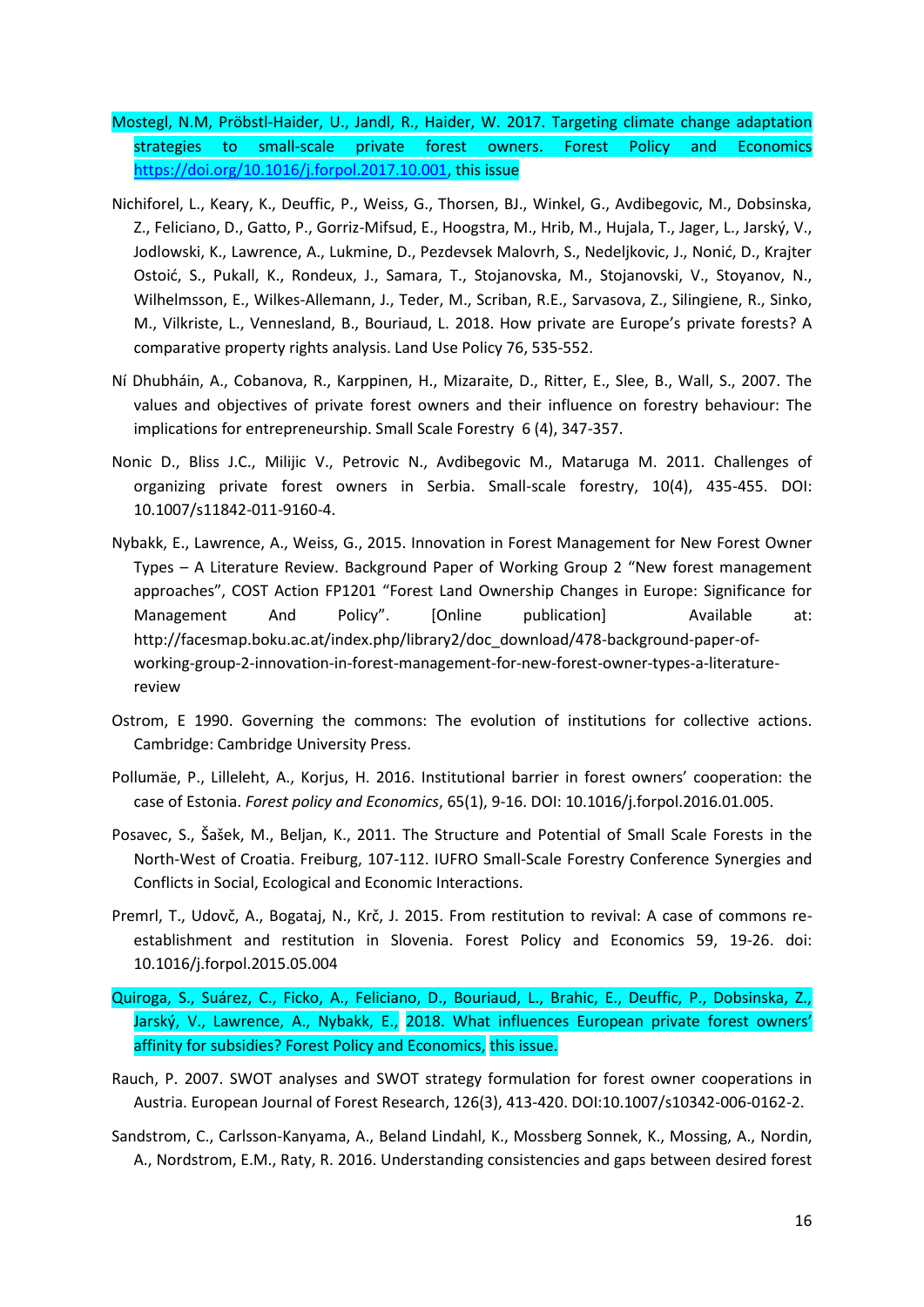futures: An analysis of visions from stakeholder groups in Sweden. Ambio 45, 100-108. doi: 10.1007/s13280-015-0746-5

- Sarvašová, Z., Živojinović, I. Weiss, G., Dobsinska, Z., Dragoi, M., Gal, J., Jarsky, V., Mizaraite, D., Pollumae, P., Salka, J., Schiberna, E., Sisak, L., Wolfslehner, B., Zalite, Z., Zalitis, T., 2015. Forest Owners Associations in the Central and Eastern European Region. Small-Scale Forestry 14(2), 217- 232.
- Sarvašová, Z., Quiroga, S., Suárez, C., Ali, T., Lukmine, D., Djordjevic, I., Hrib, M. (2018). Understanding the drivers for Natura 2000 payments in forests: A Heckman selection analysis. Journal for Nature Conservation 46: 28-37.
- Sarvašová, Z., Ali, T. Đorđević, I., Lukmine, D., Quiroga, S., Suárez, C., Hrib, M., Rondeux, J., Mantzanas, K.T., Franzi, K. 2017. Natura 2000 payments for private forest owners in Rural Development Programmes 2007–2013 - a comparative view. Forest policy and economics [https://doi.org/10.1016/j.forpol.2017.08.019,](https://doi.org/10.1016/j.forpol.2017.08.019) this issue
- Schraml, U., Memmler, M., 2005. The farmer never dies—classification of private forest owners. In: Small scale forestry in a changing environment: Proceedings of the international symposium, May 30–June 4, 2005, Vilnius.
- Scriban, R.E., Nichiforel, L., Bouriaud, L.G., Barnoaiea, I., Cosofret, V.C., Barbu, C.O. 2017. Governance of the forest restitution process in Romania: an application of the DPSIR model. Forest Policy and Economics. https://doi.org/10.1016/j.forpol.2017.10.018, this issue
- Selter, A., Hartebrodt, C., Brandl, H., Herbohn, J. 2009. A Critical Comparison of Typologies of Small-Scale Forestry in Baden-Wu¨rttemberg Derived Using Single and Multiple Criteria. Small-scale Forestry 8, 25–42.
- Schlaepfer, R., Iorgulescu, I., Glenz, C. 2002. Management of forested landscapes in mountain areas: an ecosystem-based approach. Forest Policy and Economics 4(2), 89-99.
- Schmithüsen, F., Hirsch, F. 2010. Private forest ownership in Europe. Geneva Timber and Forest Study Paper 26, United Nations Economic Commission for Europe, Geneva.
- Schraml, U. 2005. Between legitimacy and efficiency: the development of forestry associations in Germany. Small-scale Forest Economics, Management and Policy, 4(3), 251-268.
- Sotirov, M. 2017. Natura 2000 and forests assessing the state of implementation and effectiveness. What Science Can Tell Us 7. European Forest Institute, Joensuu, Finland.
- Stern, T., Schwarzbauer, P., Huber, W., Weiss, G., Aggestam, F., Wippel, B., Petereit, A., Navarro, P., Rodriguez, J., Boström, C., de Robert, M., 2010. Prospects for the market supply of wood and other forest products from areas with fragmented forest-ownership structures. Final study report to the European Commission (DG AGRI Tender No. AGRI-2008-EVAL-11).
- Stoettner, E.M., Ní Dhubháin, Á. 2017. The social networks of Irish private forest owners: An exploratory study. Forest Policy and Economics. https://doi.org/10.1016/j.forpol.2017.09.008, this issue
- Umaerus, P., Högval Nordin, M., Lidestav, G. 2017. Do female forest owners think and act "greener"? Forest Policy and Economics [https://doi.org/10.1016/j.forpol.2017.12.001,](https://doi.org/10.1016/j.forpol.2017.12.001) this issue